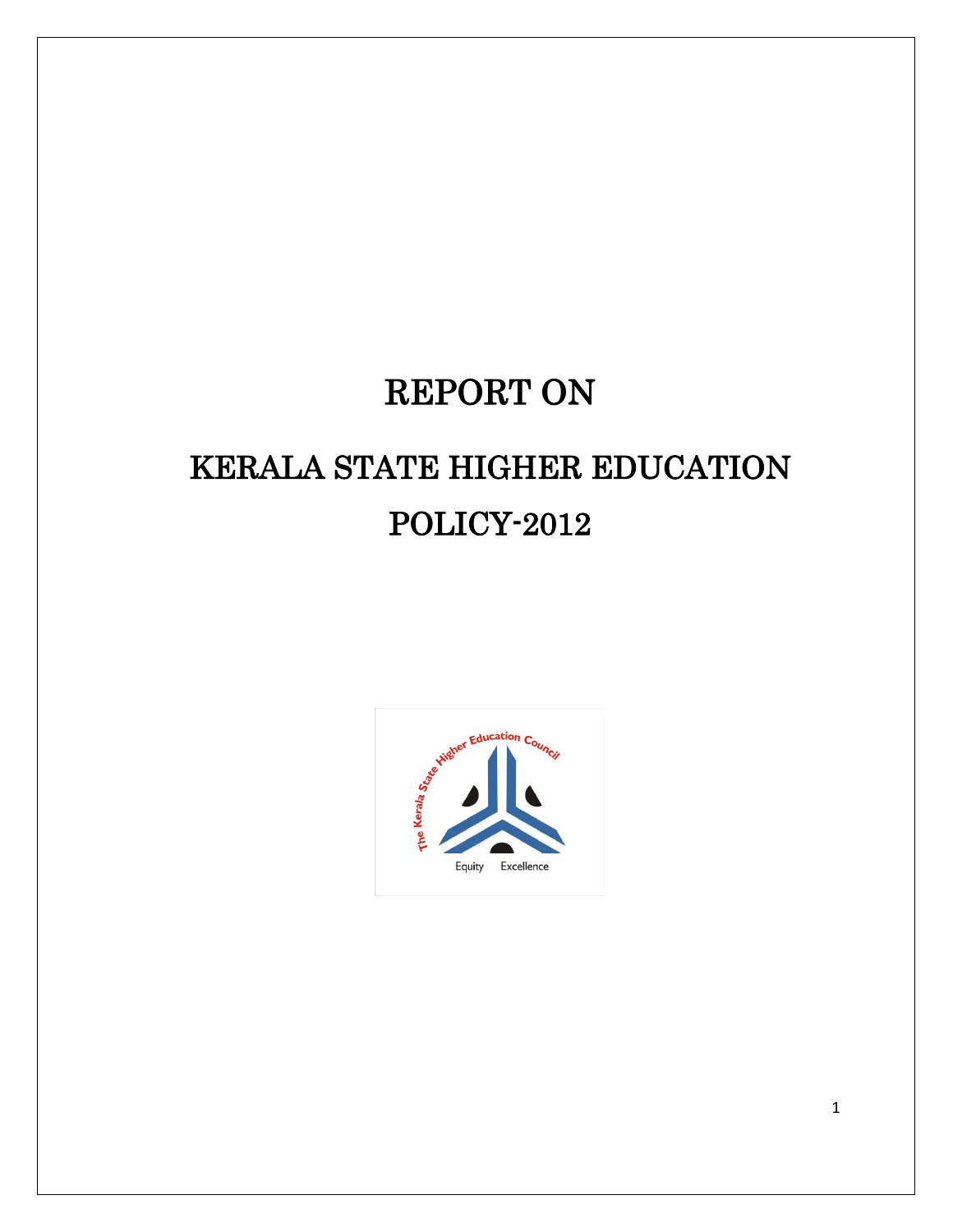# MEMBERS OF THE COMMITTEE

Chairperson: Prof J A K Tareen Convener: Dr. Sheena Shukkur

#### Members:

Justice V.Ramsubramaniam Prof. Gopakumar Prof. Babu Joseph Prof. P.S.Robi Prof. Ashraf Prof. Seema Joshi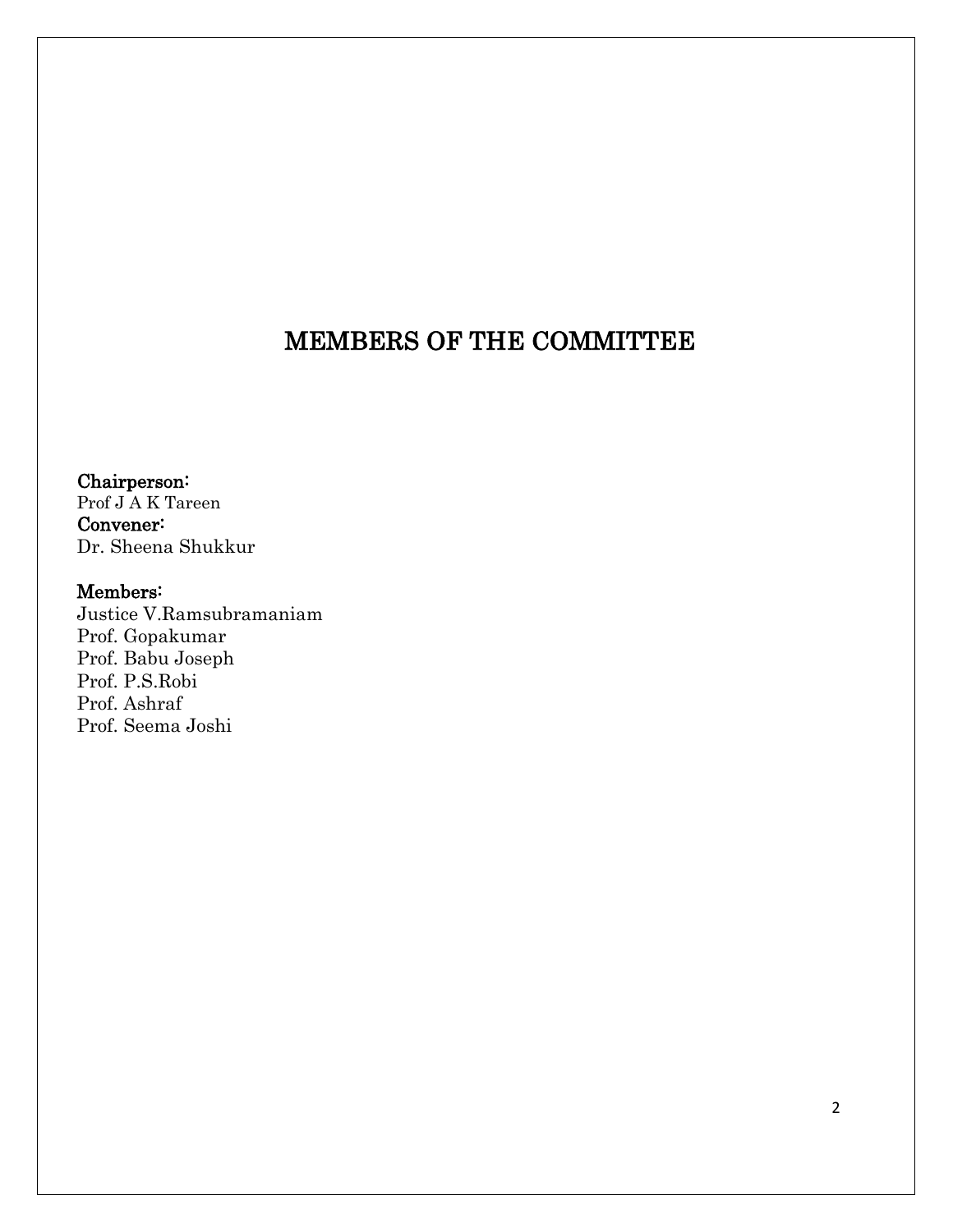Amb(Rtd) T.P. Sreenivasan

Vice Chairman

#### **Foreword**

The Kerala State Higher Education Council constituted a Committee on 12/4/2012 under the Chairmanship of Prof.J.A.K. Thareen to review the Higher Education Policy of Kerala and to recommend the necessary measures to make the system more effective , efficient and purposeful. The committee, after due deliberations and discussions , submitted a comprehensive report to me on 6/11/2012. The Council, having considered the report, has formulated its own recommendations to the Government.

The Report, together with the Council's recommendations are submitted herewith to the Hon'ble Minister for Education on 27<sup>th</sup> November 2012.

**Amb(Rtd) T.P. Sreenivasan**

Thiruvananthapuram

27-11-2012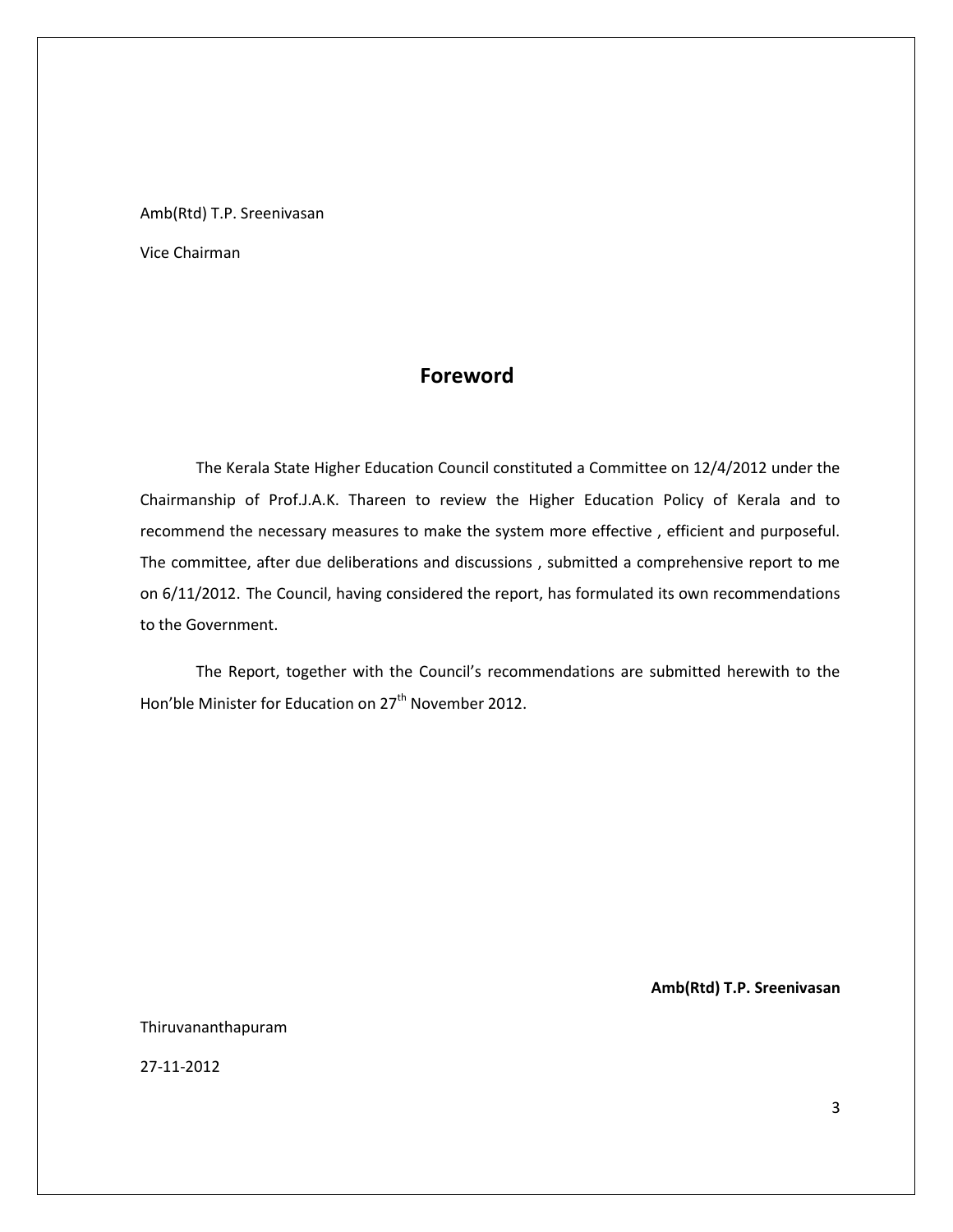# **CONTENTS**

- Section I Recommendations by the KSHEC Section II Report by the Committee Background Part I Introduction Part II Vision 1) Increasing access to higher education & research. 2) Enhance the quality of education & research 3) Ensure equity in higher education 4) Other Issues that Enhance the vision and objective Part III Summary of Salient Recommendations • Expansion Excellence
	- Equity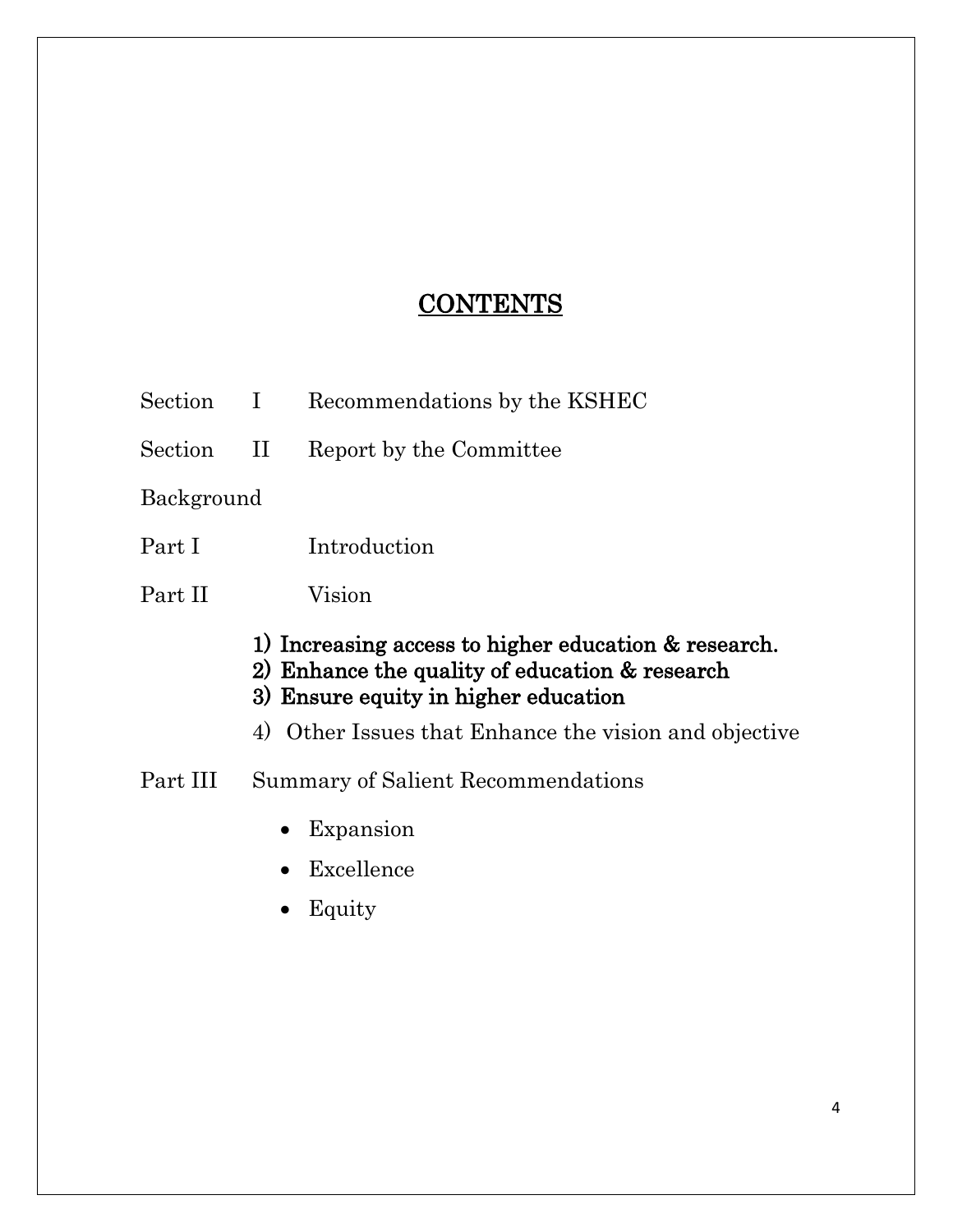### Section I

# Recommendations on the State Policy on Higher Education by the Kerala State Higher Education Council based on the Report and Recommendations submitted by the Committee to Review SPOHE headed by Prof. JAK. Tareen

The Executive Council which met on 19th of October and 7th of November, 2012 accepted the report submitted by the committee constituted to review and recommend reforms to state policy on higher education in Kerala.

#### The Executive Council decided to make the following recommendations to the Government

The vision for the State during the next 25 years shall be

- 1. Increase access to higher education & research.
- 2. Enhance the quality of education & research and
- 3. Ensure equity in higher education.

#### A. Specific recommendations for increasing access-

1) To increase infrastructure and the intake capacities of colleges and universities by 50% by next five years and 100% by next 10 years, in subjects/programmes of relevance and high demand.

2) To establish new colleges in those districts like Malapuram, Palakkad, Wayanad, Kasargod and Idukki which do not have access to college education in the vicinity.

3) The State should establish at least one Women's University in the state and ten women colleges.

4) To establish a State University for Distance Education (Open University) based on Public-Private Partnership (PPP) and sharing of revenue should be approved by Distance Education Council, Delhi and the Degrees to be awarded should be distinguished from those from regular day programmes

5) The institutions should explore all possibilities of introducing evening programmes both at the College and University level, wherever feasible

6) Colleges with substantial standing and reputation should be encouraged to apply for autonomous status by the UGC.

7) Every college should have at least one hostel for boys and one for girl students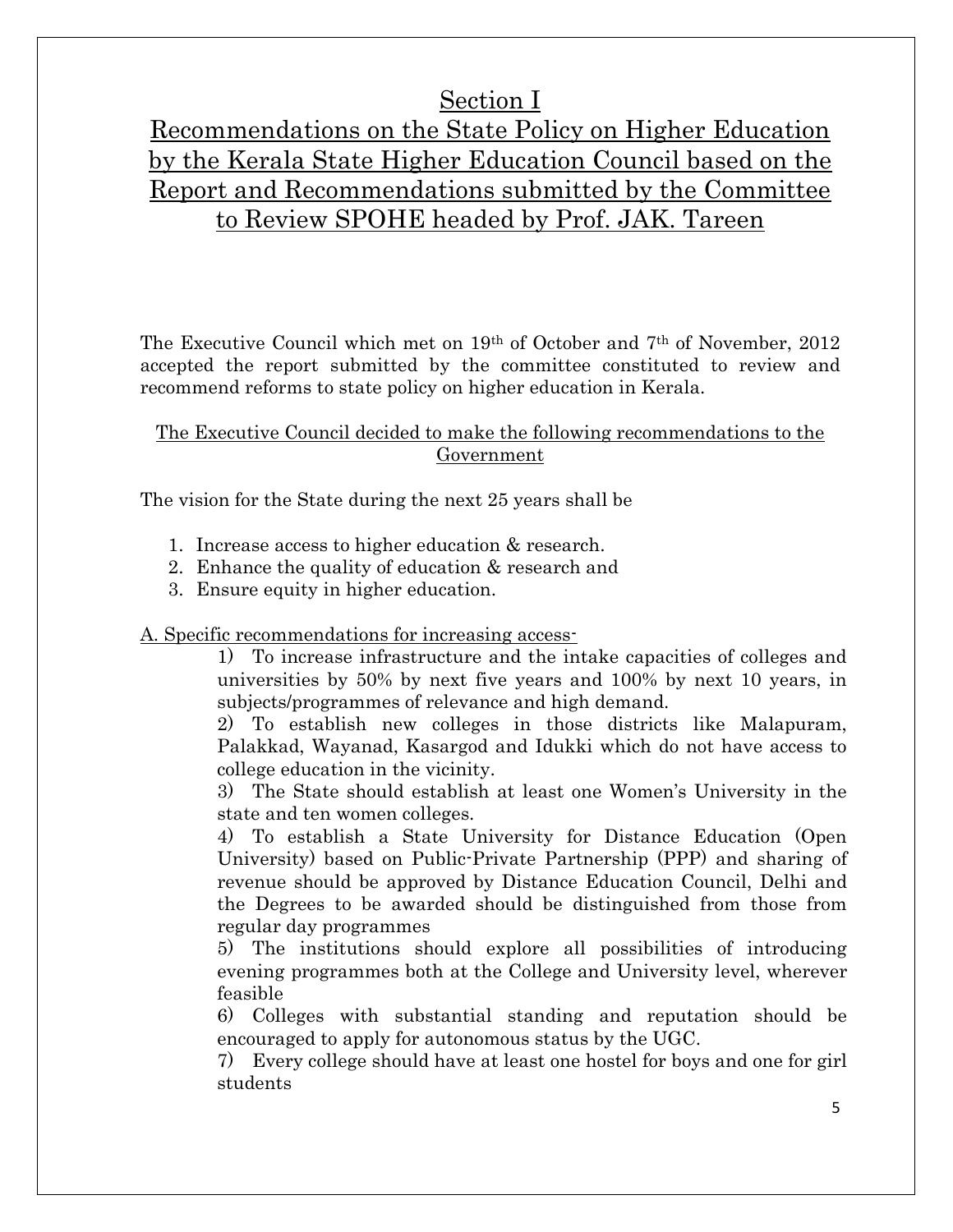#### B. Quality of Higher Education

8) The teacher student ratio approved by the UGC needs to be adhered to, which requires optimum teacher ratio for all disciplines. Postgraduate programmes: Sciences (1:10-12), Arts, Humanities, Social Sciences, Commerce (1: 15), Undergraduate Programmes: Sciences (1:30), Others (1:40)

9) Courses on Environment & Ecology; Philosophy, Ethics and Morals; Human Rights & Indian Political System; and History of Indian Culture & Traditional Knowledge should be offered at all degree programmes including Professional Colleges

10) A Committee shall be constituted to prescribe minimum standards, which shall lay down the norms to be followed for maintaining quality of laboratory and infrastructure.

11) To establish Kerala State Library Network (KSLNET) to treat library modernization, library staff training, networking of libraries, digitalization as a priority area for improvement of teaching and research programmes. Introduce a massive E-learning Educational Portal.

12) The Kerala State has to bid for establishment of Regional Sophisticated Instrumentation Centre funded by UGC in select zones during XII Plan with part contribution from the Government and part from UGC.

13) Kerala State should establish a Sports Development Academy and establish a State Sports Training Centre

14) To integrate Undergraduate with post graduate programmes; stand alone colleges be upgraded to PG colleges in a phased manner.

15) Establish separate Universities for Law and Indian Traditional Medicine

16) To abolish affiliation system and establish College Cluster Multi Campus Universities(CCMCU)

17) Introduce State Accreditation system (SAAC) for accreditation and ranking

#### C. Ensure Equity in Higher Education

18) To introduce a stricter monitoring mechanism and to bring in transparency into the system to prevent possible manipulations and conversions of seats and opportunities meant for the SC/ST/OBC/Minorities and other beneficiaries.

19) To establish a State Higher Educational Tribunal empowered to remedy any complaints relating to discrimination or denial of opportunity.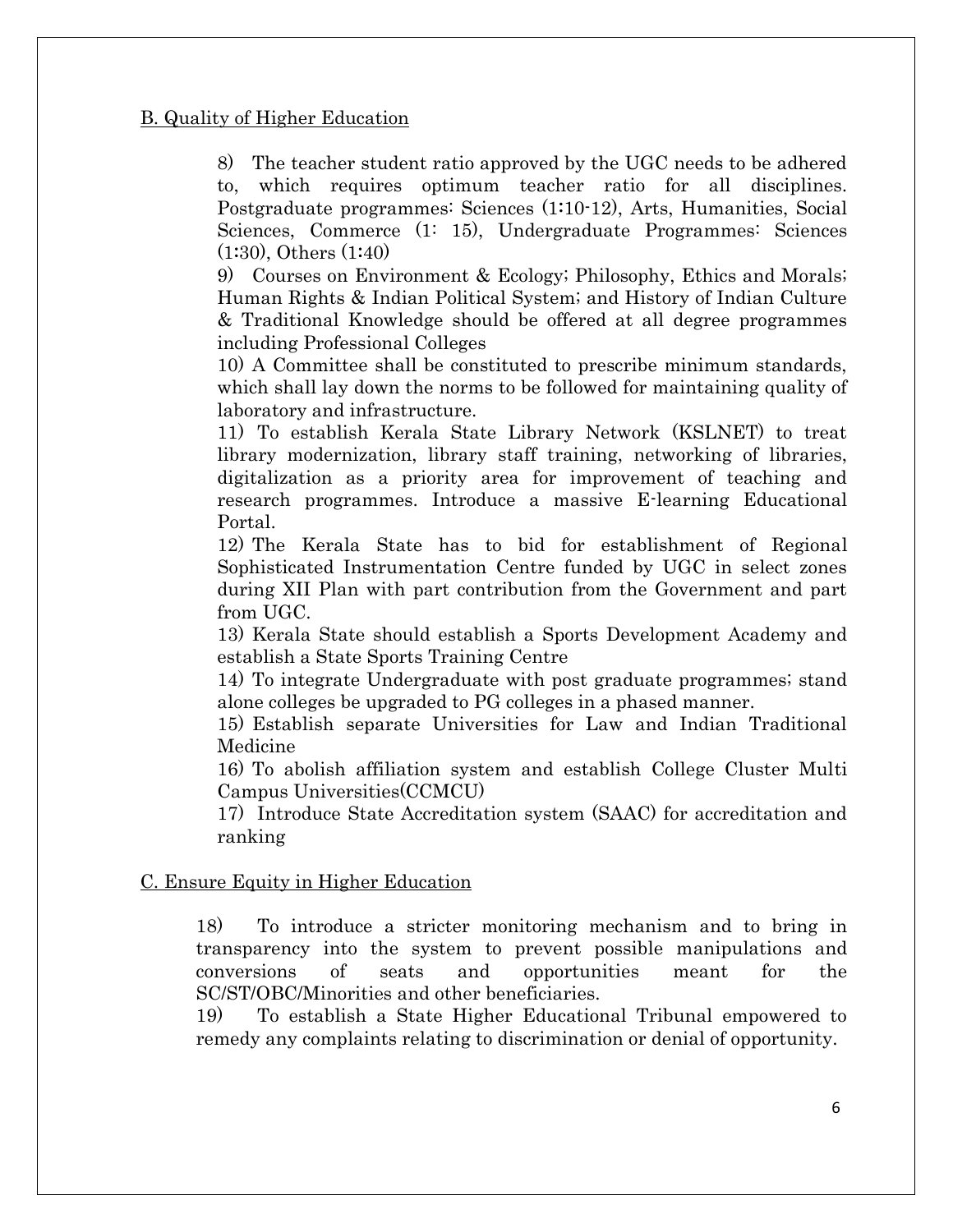20) Enhance the autonomy of Universities and reduce the state control into the day to day working of the universities and colleges, if necessary, by way of an amendment to the present Act.

- 21)The nominations of the government representatives to the Academic Bodies and representation of the government on the senate and executive council/Syndicate should be through nomination of persons who are experts in the field of Educational/Research institutions, Public Sector, Judiciary, Industry or such persons whose presence would contribute to the Governance of the University.
- 22)The private managements should include on their Academic and all other bodies representatives of teaching community in addition to the members from management.
- 23) There is a need to evolve a mechanism to constrain political interference in academic institution in matters of Academics and Administration and uphold the complete Academic and Financial autonomy to the universities and also the Vice Chancellors.
- 24) To introduce a common academic calendar stating the date of re-opening for an academic year, dates of examinations to be completed, timeline for announcement of results and uniform date for closing of admissions in the State.
- 25) To introduce a Universities Act in the State upholding the autonomy of Universities and Vice Chancellors, enhance the overall powers of the Syndicate and a common academic council to monitor and set standards for the academic affairs of the Universities in Kerala.
- 26) All appointment of teachers to Aided, and Government Colleges shall be made so as to prevent unfair practices, nepotism and ensure the high standards of teachers selected. Guide lines for selection of faculty by self financing Institutions should be framed in order to ensure heterogeneity and fair representation.
- 27)A suggested amendment to KSHEC Act, 2007 will be submitted so that the State Council shall be entrusted with the additional responsibility and powers in all the matters relating to quality of higher education, preventing unfair practices and regulate the need of minimum infrastructure etc.
- 28) The State should explore the possibility of establishing specialized Research centers like Centre for Policy and Developmental studies and Statistical analysis which would be a single window source for the government in formulating all its policy plans, assessment of performance, comprehensive statistical data and analysis of every institution and schemes of the government.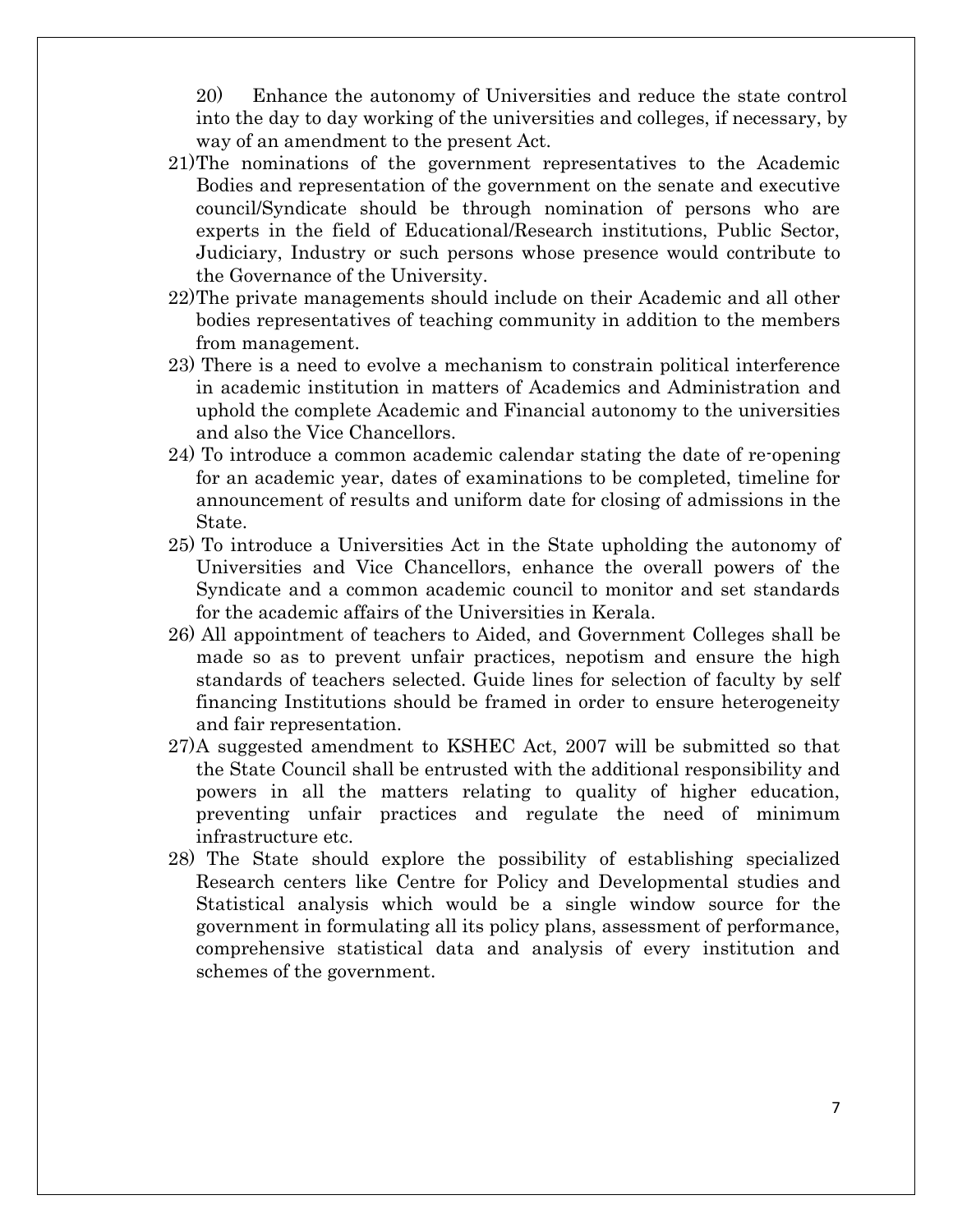### Section II

# Report submitted by the committee

### Background

The Kerala State Higher Education Council (KSHEC) constituted a committee of experts through its executive notification dated 12/4/2012 and conveyed to the same to the chairman and members of the committee through its letter 101/KSHEC/VC/2011-12 dated 12/04/2012. The mandate from the HEC was that the committee may go into all aspects of the current status of the Higher Education System in the state and to make holistic recommendations for reforms not only to bring in correctional measures in the existing Academic, Administrative and Infrastructural short comings, but to also recommend such fundamental structural changes that would enhance the quality of teaching and research not only to meet the needs of the State and the Nation but to become Globally competitive.

#### Composition of the Committee

Prof.J.A.K. Tareen, (*padma Shri*) (**Chairperson**)

Vice Chancellor, Pondicherry University, Former Vice-chancellor, Kashmir University and former Member of University Grants Commission

#### Convener

Prof (Dr.) Sheena Shukkur, (Convener )

National Judicial Academy, Bhopal, Madhya Pradesh, EC member, KSHEC and EC Member, National University of Advanced Legal Studies

#### Members

1.Justice V. Ramsubramaniam , Judge, Hon'ble the High Court of Madras, Chennai

2.Prof. G. Gopakumar Dean of Social Sciences and former Head of Department of Political Science, University of Kerala, UGC Emeritus Fellow, Department of Political Science, University of Kerala

3.Prof. K.Babu Joseph, Former Vice Chancellor, CUSAT

4.Prof. P.S.Robi, Faculty of Mechanical Engineering, IIT Guwahatti, Assam

5.Prof. K.K.Ashraf, Government College, Mokeri, Kozhikode, Kerala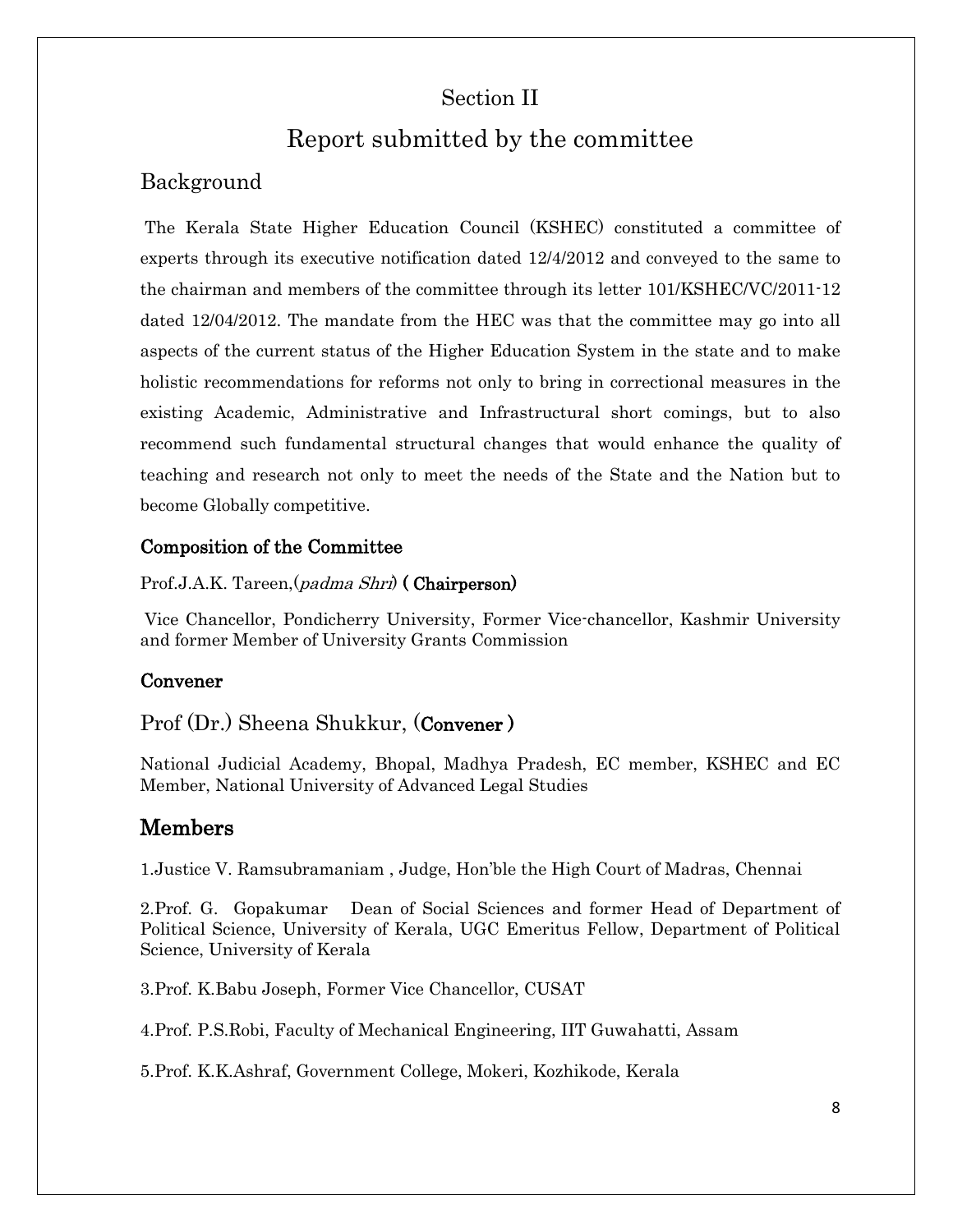#### 6.Prof. Seema Joshi, Economist, University of Delhi Part I- Introduction

 Higher Education in India had a steady growth during post- independence times. But, during the last two decades, the dynamics of higher education witnessed a phenomenal shift in its priorities, naturally responding to the rapidly changing global economic and market ramifications which directly reflected in the requirements of job market, both within the country and overseas.

Growth of Higher Education in India

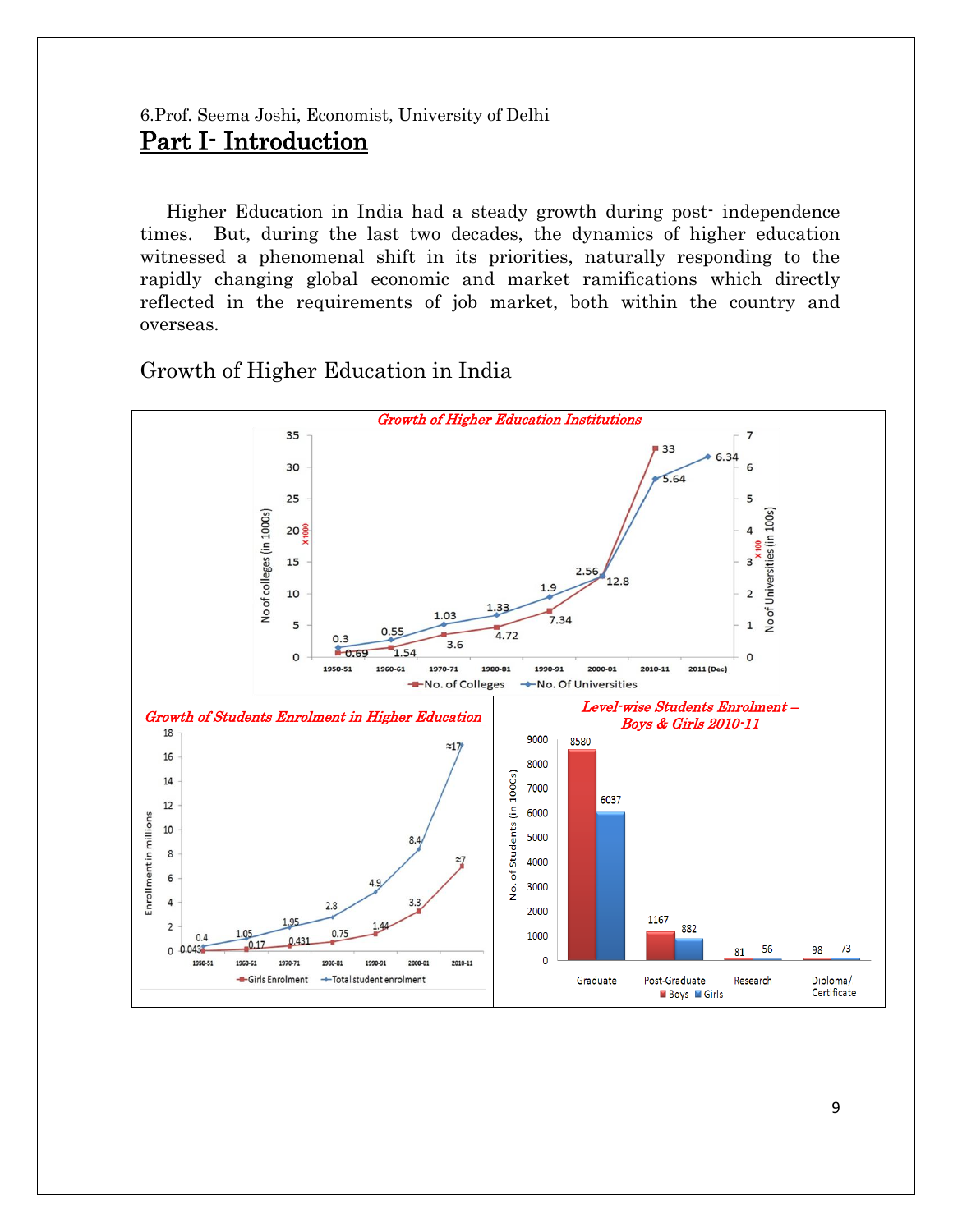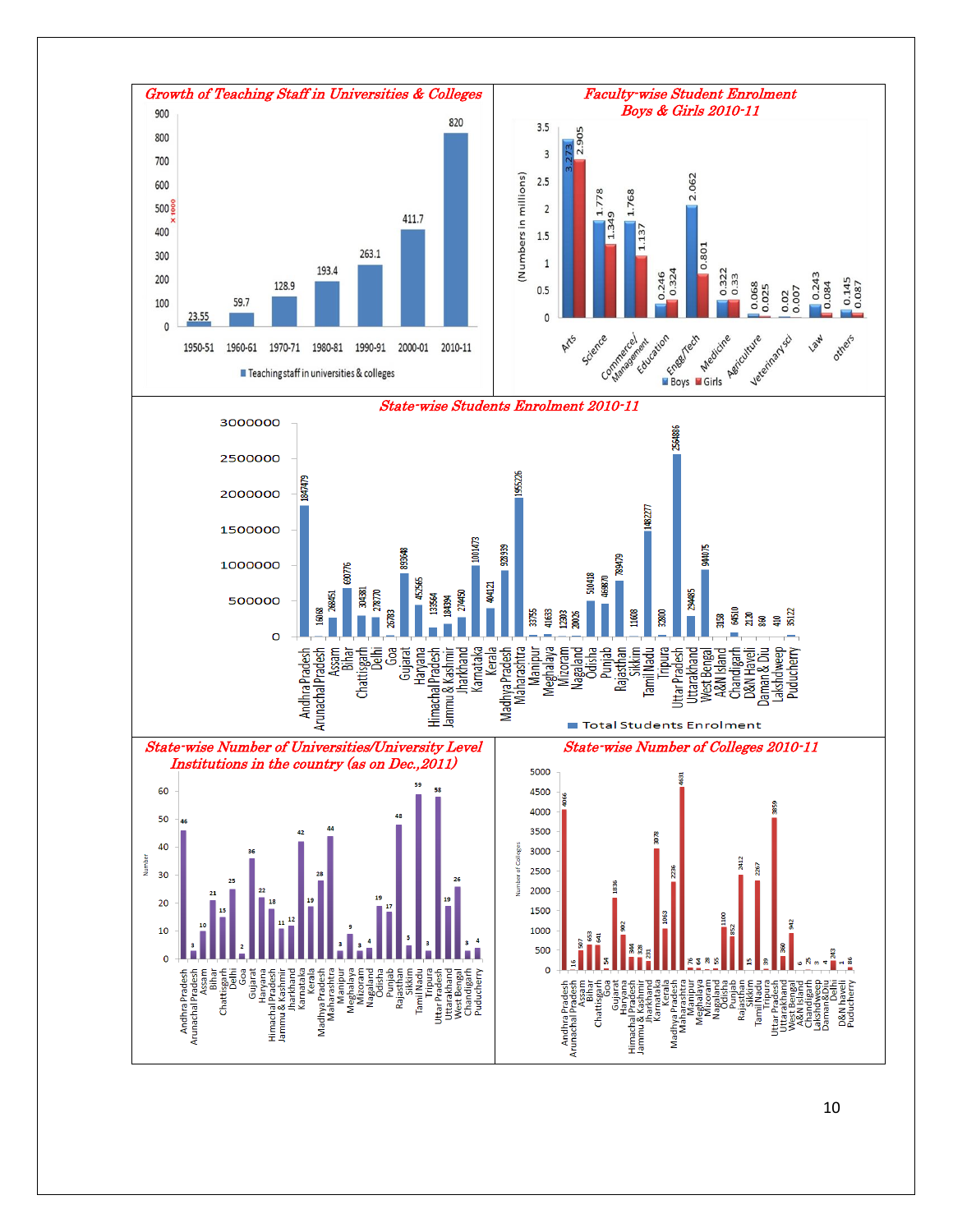The changing economic scenario, global job requirements, emergence of borderless off-shore employment opportunities became the driving force to define the priority areas in higher education during the last two decades. Professional education, particularly in Engineering & Technology, Computer & Information Sciences, Medicine, Pharmacy & Nursing, Management Sciences, Law and Education saw an explosive growth with unprecedented participation of private managements and investments. The massive contribution of the expansion with private investments into the Professional Education, particularly to meet the growth and sustenance of the highly demanding Indian Industry as well as facilitation of Indian-skilled workforce for off-shore jobs has been commendable. The fallback of this shifting focus has been that higher education system in Social Sciences, Humanities, Arts, and Pure & Applied Sciences saw a setback. There has been a steady shift in the student flow from regular Undergraduate and Postgraduate Programmes in colleges and universities, to the Professional Programmes. This has also seriously affected the research output in the universities and colleges. The other issues of concern have been the overcommercialization of education in private professional institutions, lowering down of standards of teaching facilities and laboratories in a number of private institutions. The reasons for these are many, but the main factor is the absence of national as well as regional linkage and monitoring mechanism. There is lack of academic connectivity between governments, the autonomous statutory bodies and the institutions with regard to monitoring mechanisms which has resulted in poor norms of accountability. The affiliation system prevailing in the country has become a routine ritual, which has not only burdened the universities with the routine exercise of inspections and granting affiliation but has led to rampant unfair practices across the country.

 The State of Kerala being one of the most awakened and a literate state of the country has been ahead in many respects, particularly in the Human Development Index and Universal Primary education. One of the major contributions to progressive outlook and higher literacy levels are due to the rich heritage, royal patronage for education as well as, the missionaries who established Schools & Colleges over a century ago. The positive political interventions and the government policies also contributed to the progress of Higher Education. But the explosive privatization of higher education which swept the country in the recent decades has also been experienced by the State of Kerala. At the same time, it is also true that the GER in Higher education remain at 16-18% and this figure is not uniform through-out the State as there are many areas like Malapuram, Palakkad, Wayanad, Kannur and Idukki districts whose GER is less than 10%.

The State of Kerala also has certain unique issues not fully addressed for a long time. One of them is the private student system nurtured for a long time, where the student writes University examinations, without really exposing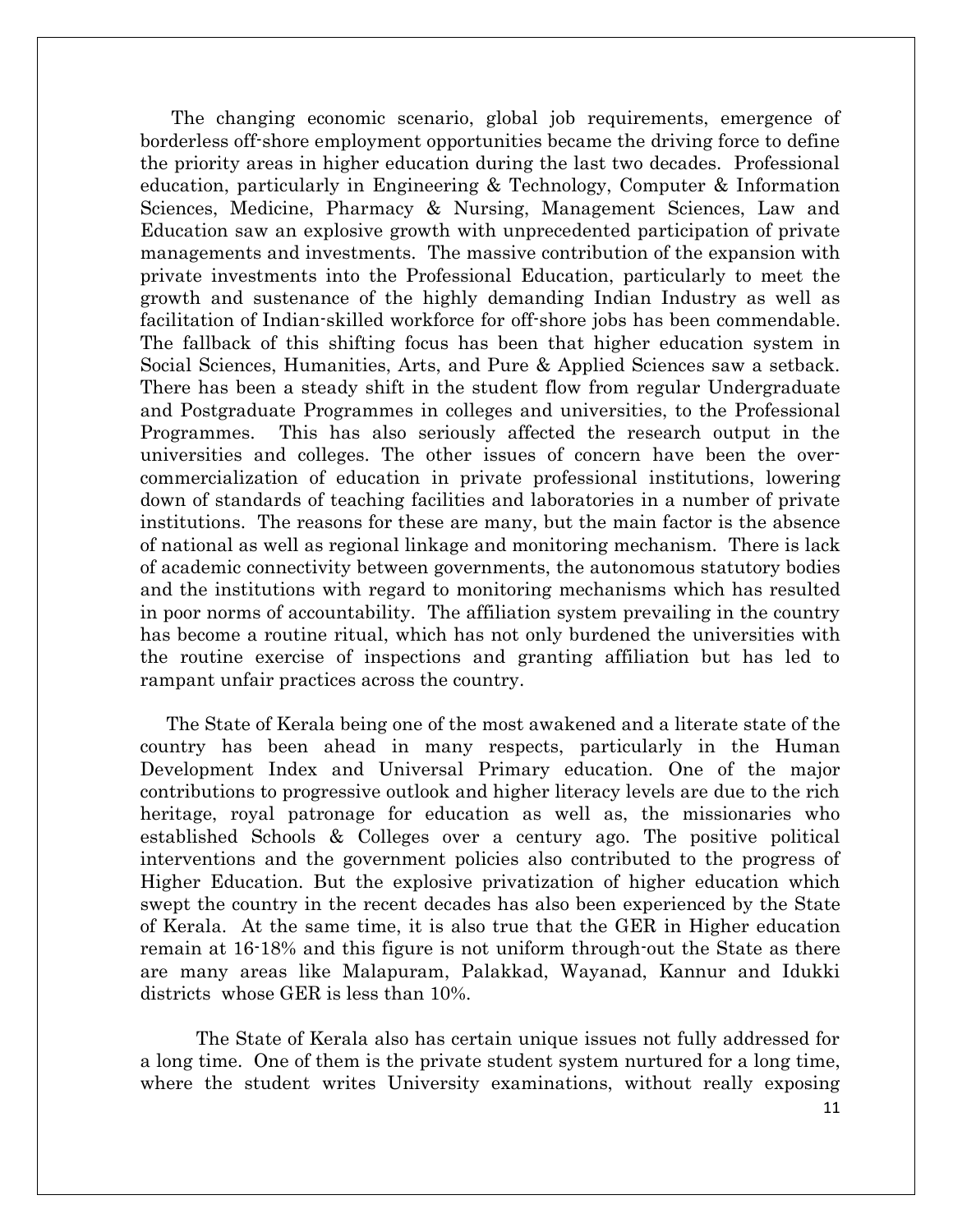himself to a university system of education. Some universities of Kerala offer programmes through Distance Education with no distinction between these students from the regular students and common Degrees are awarded.

 Besides, there are other issues such as access to women and disadvantaged groups, lack of sophisticated research facilities, modern teaching laboratories, under-utilization of libraries, poor networking and automation, use of ICT in education, Accreditation and Ranking of institutions, commonality of curriculum and mobility of students, Common Academic Calendar, Staff training Programmes, shortage of teachers, Quality maintenance, Declining focus on research, Teacher Appraisal, optimum Student–Teacher ratio, performance Appraisal of universities, colleges and Heads of Institutions and a host of areas that require to be addressed.

 The committee has carefully gone through the various policy documents on education brought out from time to time including the most recent Knowledge Commission report and Prof. Yash Pal committee report on Higher Education, including the one submitted by Prof. U.R. Ananthmurthy committee. Some of the issues brought out by the earlier reports; pertain to dilution of the basic philosophy of university education caused due to fragmentation of education, commercialization of education and lack of appropriate regulatory mechanisms. All the previous reports have expressed concern about falling standards both in teaching and research in Universities and Colleges. Enhancing research and teaching standards, improving the quality of teachers and attracting good teachers is yet another challenge before the country.

 The committee does recognize both positive dividends and negative pitfalls brought into the system with explosive growth of private institutions in the recent past. The committee also recognizes the need for more focused and action oriented recommendations that would give clarity to the Government on the required actions to be initiated in a phased manner. Hence, the scope of this report takes into account the spirit of all the earlier reports but recommends a practical action plan to bring about the desired changes in Higher Education in the State of Kerala.

 The committee viewed with great concern as to why state of Kerala is not a preferred destination to students from other states and international community, while most of the other states attract students from across the country. The reforms and structural changes brought into this report are not only aimed at flushing the state with a fresh breeze of innovation in Higher Education, but to make Kerala state also as a sought after destination by the students from across the nation and international community.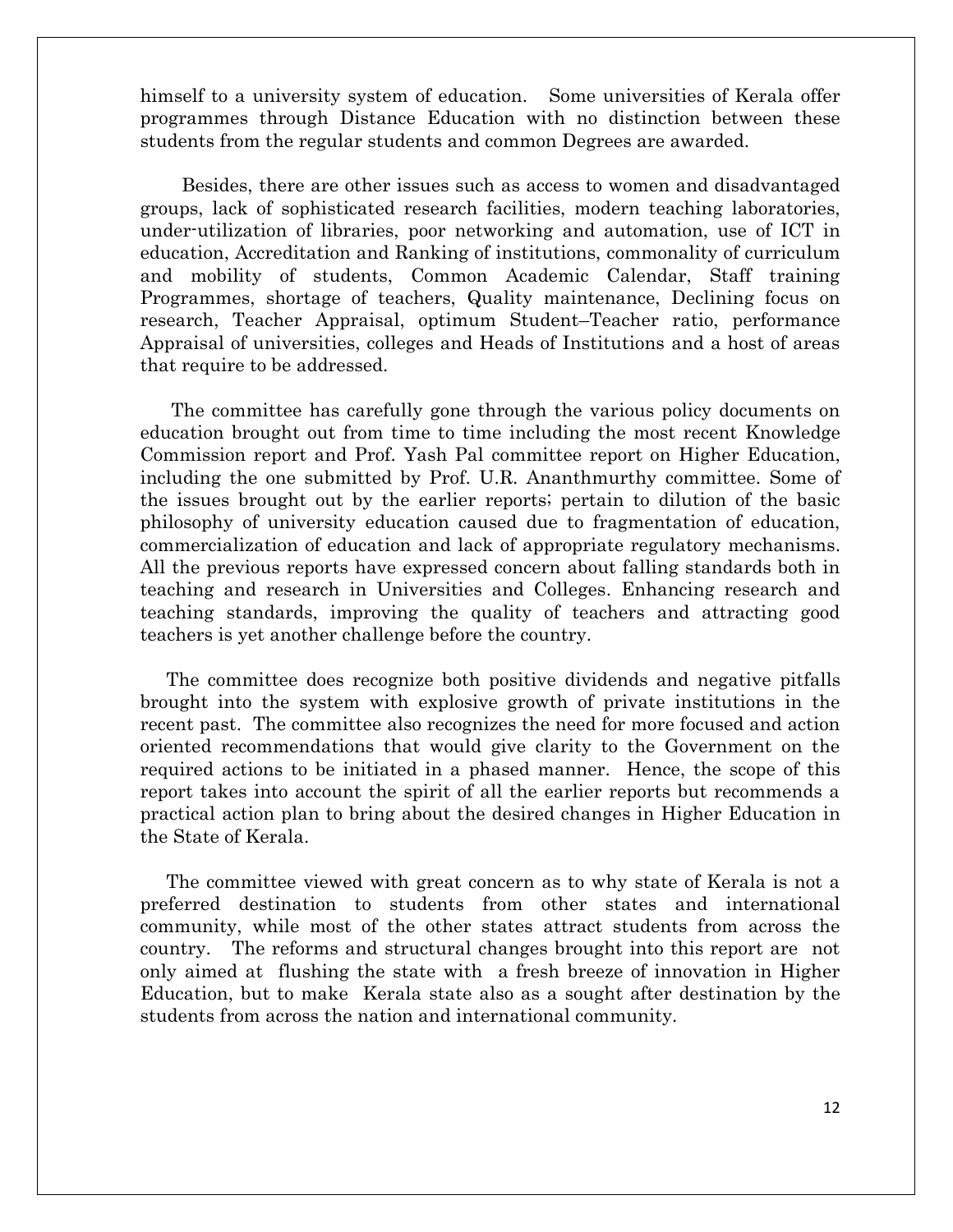- 1) The report accepts the current status as the starting point for reforms both in Government, Private (Aided) and Self-Financing Institutions to bring in reforms, streamline the system to meet the challenges that could be foreseen in the next 25 years.
- 2) The focus is on Macro Structural Changes that are required in the Higher Education System, in order to keep pace and competitiveness with the changing National scenario and also the global dynamics of higher education which is driven by the demands of global economics, social and industrial requirements.
- 3) The recommended reforms are, in general conformity of forthcoming national polices likely to be brought in with the various education reform bills before the Indian Parliament as well as the XII Plan draft papers of UGC.
- 4) The report intends to retain the spirit of Administrative, Academic and Financial Autonomy enjoyed by the Private Aided and Unaided institutions and further strengthen the Academic, Financial and Administrative Autonomy to Government Colleges and State Universities.
- 5) The report concludes with a summary with more specific recommendations which could be considered by the government for implementation in phases depending upon the feasibility, acceptability and availability of funds. The report also suggests the Heads under which funding is likely to be available from the University Grants Commission during the XII Plan and that both colleges & universities and the State could submit their proposals to MHRD/UGC for funding under the XII Plan. The report finally indicates the legislations to be enacted and further sub-committees to be formed by the Government for more focused recommendations and prepare guidelines on specific issues.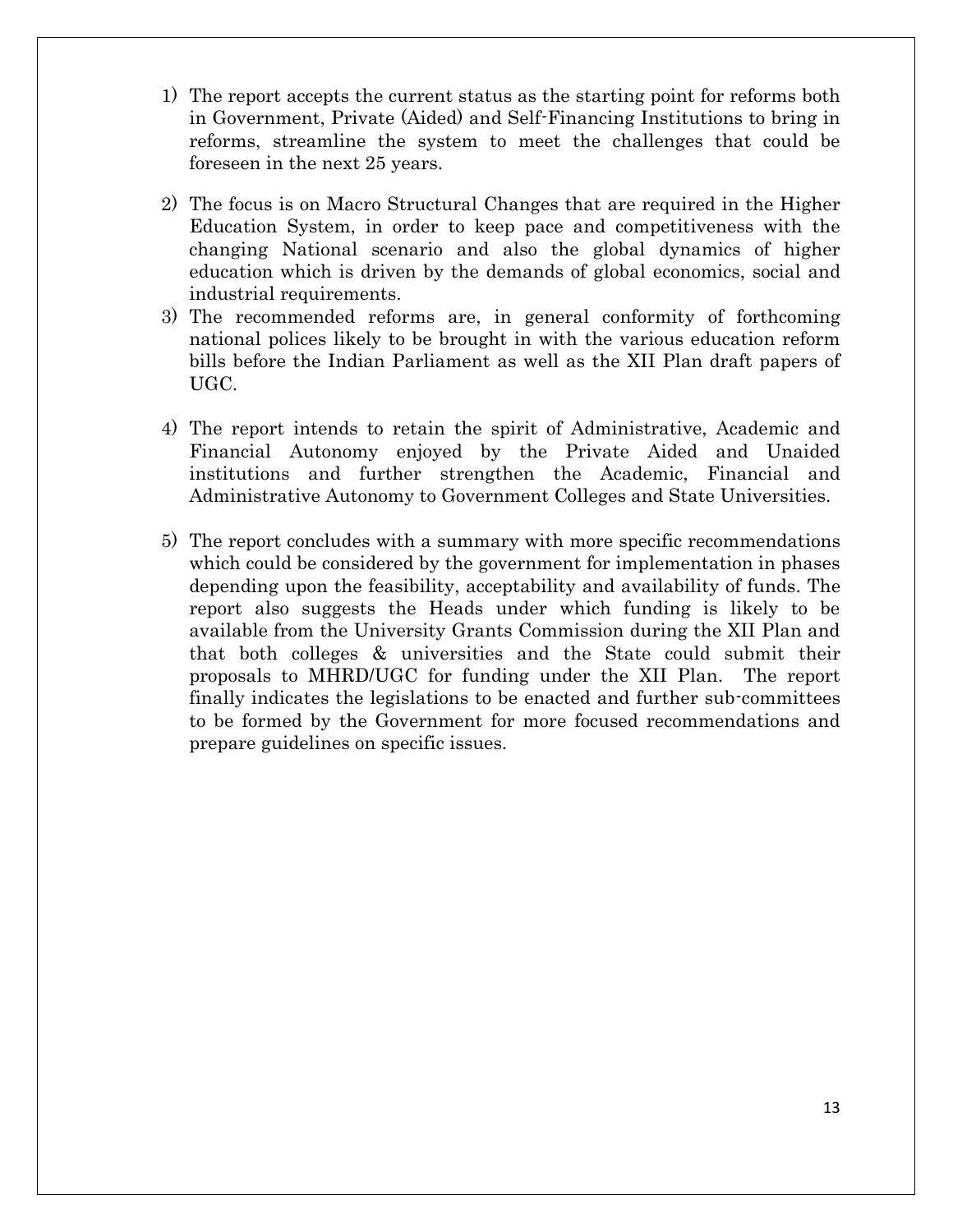# Part II - Vision

The vision for the State during the next 25 years shall be to: -

- Increasing access to higher education  $&$  research.
- Enhance the quality of education & research
- Ensure equity in higher education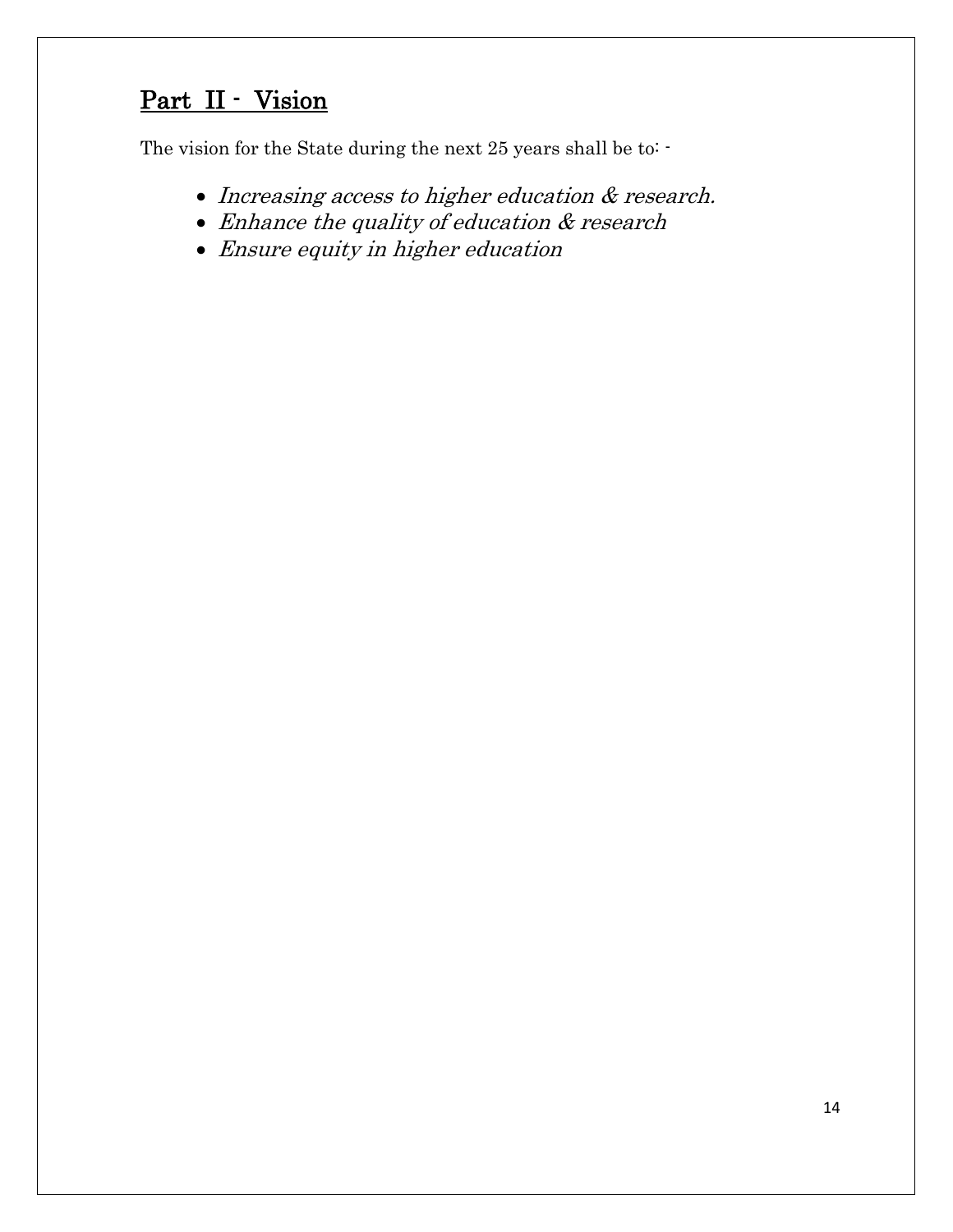### 1. Increasing in Access

Access to Higher Education has been an issue which has several dimensions:-

- i) In a country like ours there is a wide divide between the rural and urban population, besides cultural divides and diversities and economic disparities. While in the urban population the lower middle class to upper class gets a distinct advantage of access to better quality institutions at all levels, the rural youth, the women from rural areas and the children of first generation learners are placed at relatively disadvantaged position. This situation though may have been less relevant to the State of Kerala yet the regional disparities in opportunities may not be ignored.
- ii) The conservative approach of colleges and universities, in increasing intake through enhancement of infrastructure, optimum utilization of existing facilities have limited the opportunities for enrolment even in the urban colleges and universities, particularly in such programmes where there is enormous demand and where expansion is feasible. There is also an urgent need to review and rationalize Degree Programmes offered in Colleges and Universities based on the current demand and future projections. While intake for the degree programme in demand should be enhanced, at the same time those with dwindling strength should be restructured to make them attractive and relevant. However some of the economically infeasible programmes should be confined to only a few select institutions.
- iii) The uneven distributions of institutions of higher learning and their mushrooming in urban areas has been one of the factors that has hindered access to higher education to a vast majority of rural population, disadvantaged groups and first generation learners. Concentration of Institutions in major towns also results in massive movement of rural youth to main cities.
- iv) Over commercialization of Higher Education particularly by the self-financing institutions make the fees unaffordable by a majority of the students and parents from poor sections and rural working class. This is particularly true in the case of Professional Institutions. Although self-financing non-professional institutions are far less in number in the State of Kerala, yet aided and partially aided non-professional institutions make affordability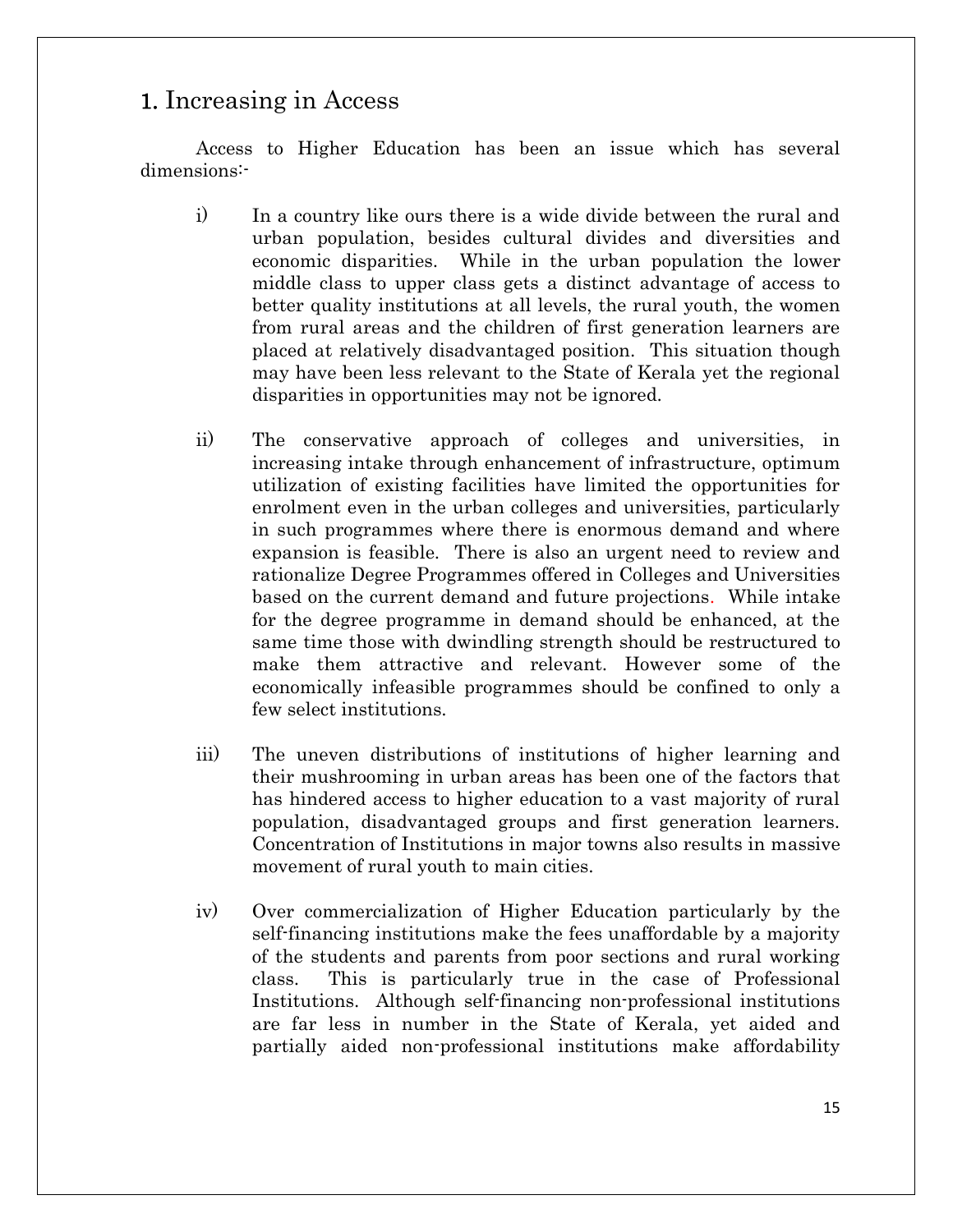difficult to poorer sections of the Society particularly those programmes which are started on self financing basis.

The objective of increasing access is two fold:

- (i) Critical mass in an institution is the key to turning out larger number of talented human resource. The classical argument of quality against quantity has been proved wrong world-over. It has been proved beyond doubt that a large base facilitates greater talent availability. It is like fishing in a pond as against fishing in an ocean. The former fetches small fishes and crabs while later has chances of striking at large fishes, whales and Sharks, along with small fishes and crabs. Indian national average in a college is less than 450 students and in the university, it is less than 3500. This has seriously affected the quality and talent search-base besides affecting the research and production of highly-talented and innovative human resource. Hence, the critical mass in all of our Indian Institutions is crucial to the talent growth. A judicious increase in intake capacities in the Universities and Colleges with substantial increase in infrastructure and faculty during the XII Plan is proposed to be supported by the UGC and the State should take full advantage of the XII Plan opportunities.
- (ii) The second challenge before the country is increasing the average GER or the EER of the State and the Nation. The present GER of the State is  $\approx 16 \cdot 18$  and we need to reach a GER of 35-40% during next 10 years, if Kerala State has to retain its supremacy against other states of the nation in Higher Education.

Increasing the intake capacities in all subjects of relevance and demand in existing universities and colleges, establishing new colleges in backward districts and less represented regions would not only increase the enrollment ratios but decrease the unit cost of education per student which will naturally decrease the burden of fee on students.

- 1.1 Specific Recommendations for Increasing Access
	- (i) All colleges and universities should now consider increasing their infrastructure (building space, laboratories, library space, and faculty) to increase their intake capacities by 50% by next five years and 100% by next 10 years, in subjects/programmes of relevance and high demand. Programmes with declining demand should receive special attention for restructuring the programmes and making them attractive and relevant. It is also recommended that programmes which cannot be revived should be restricted to only a few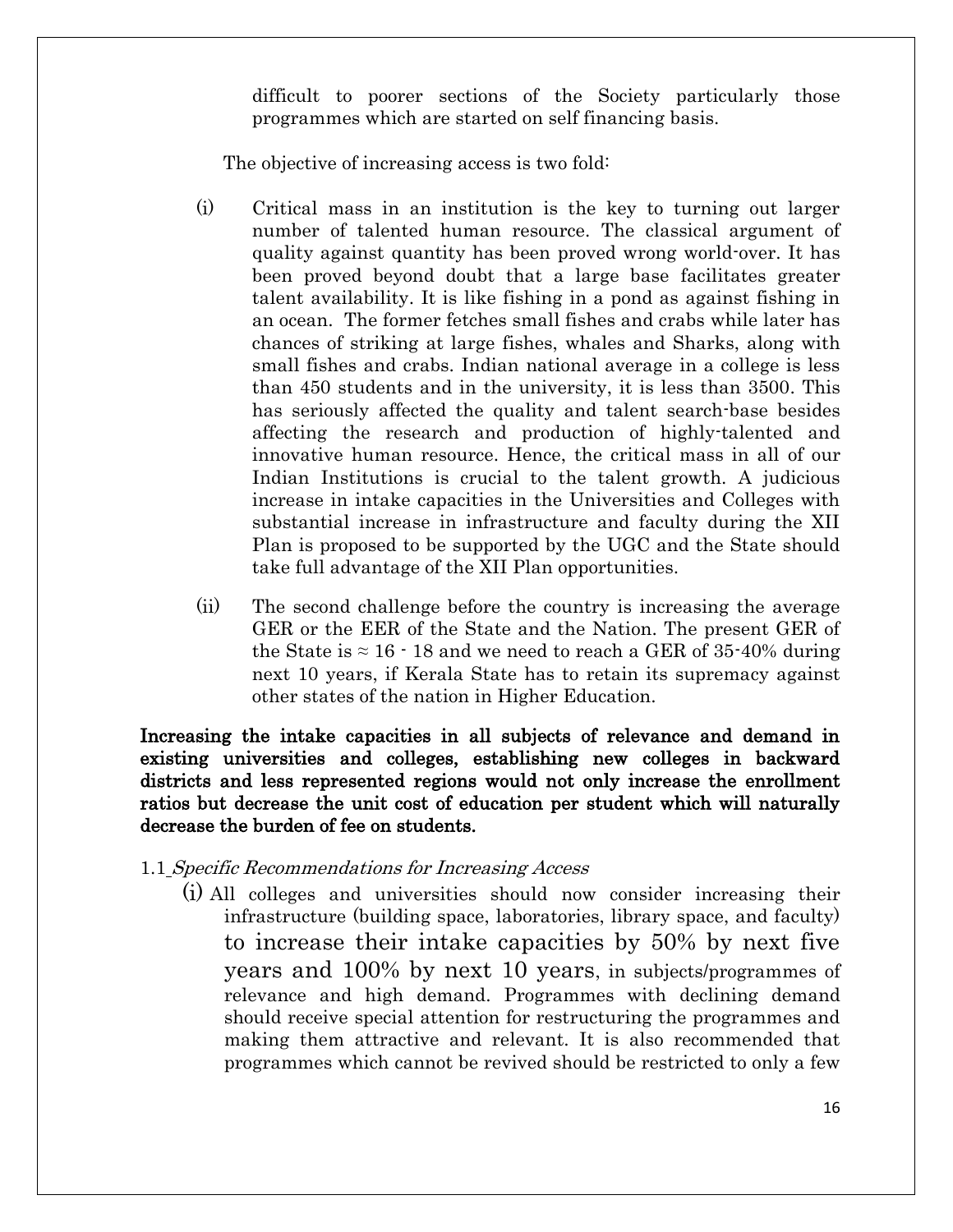institutions and the faculty be suitably deployed. The XII plan UGC schemes of funding for such expansion should be fully explored and utilized by the state and the Institutions.

- (ii) The optimum utilization of space, class rooms can be achieved by working in two shift or evening college / university system, if required.
- (iii) There is a need to establish new colleges in those districts of the State which do not have access to college education in the vicinity. Such of the Districts tentatively identified by a committee are Malapuram, Palakkad, Wayanad, Kasargod and Idukki.
- (iv) The State should consider establishment of at least ten model Women colleges in the Districts to be decided by the Government, with hostel facilities for Girls from remote places and villages.
- (v) The State should establish at least one Women's University in the state. This location of Women's University may be decided by the Government but all Women's Colleges be brought into the fold of the Women University as its campuses and not as affiliated colleges. This would be a most effective and progressive step to empower women through Education.
- (vi) The MHRD is contemplating to establish Community Colleges across the country which is not only to produce Vocational Skilled Human Resources but to help those who do not intend to go into advance education. Community colleges are not to be confused with polytechnics and ITI. Community colleges provide such of the job oriented Degree, Diploma and Certificate programmes that make HSC and college drop outs respectably employable with skills that are not offered in ITI and polytechnics.

The State of Kerala also needs to experiment with establishing Community Colleges which offer vocational Degree, Diploma and Certificate Programmes with potential of job placements of youth, not only in India, but Overseas. A separate committee to be formed to identify and frame the content of such vocational Degree, Diploma and Certificate programmes. During the XII Plan, at least two Community Colleges need to be established in the State with complete hostel facilities.

(vii) To fall in-line with the National Distance Education policy, the State should establish a Kerala State University for Distance Education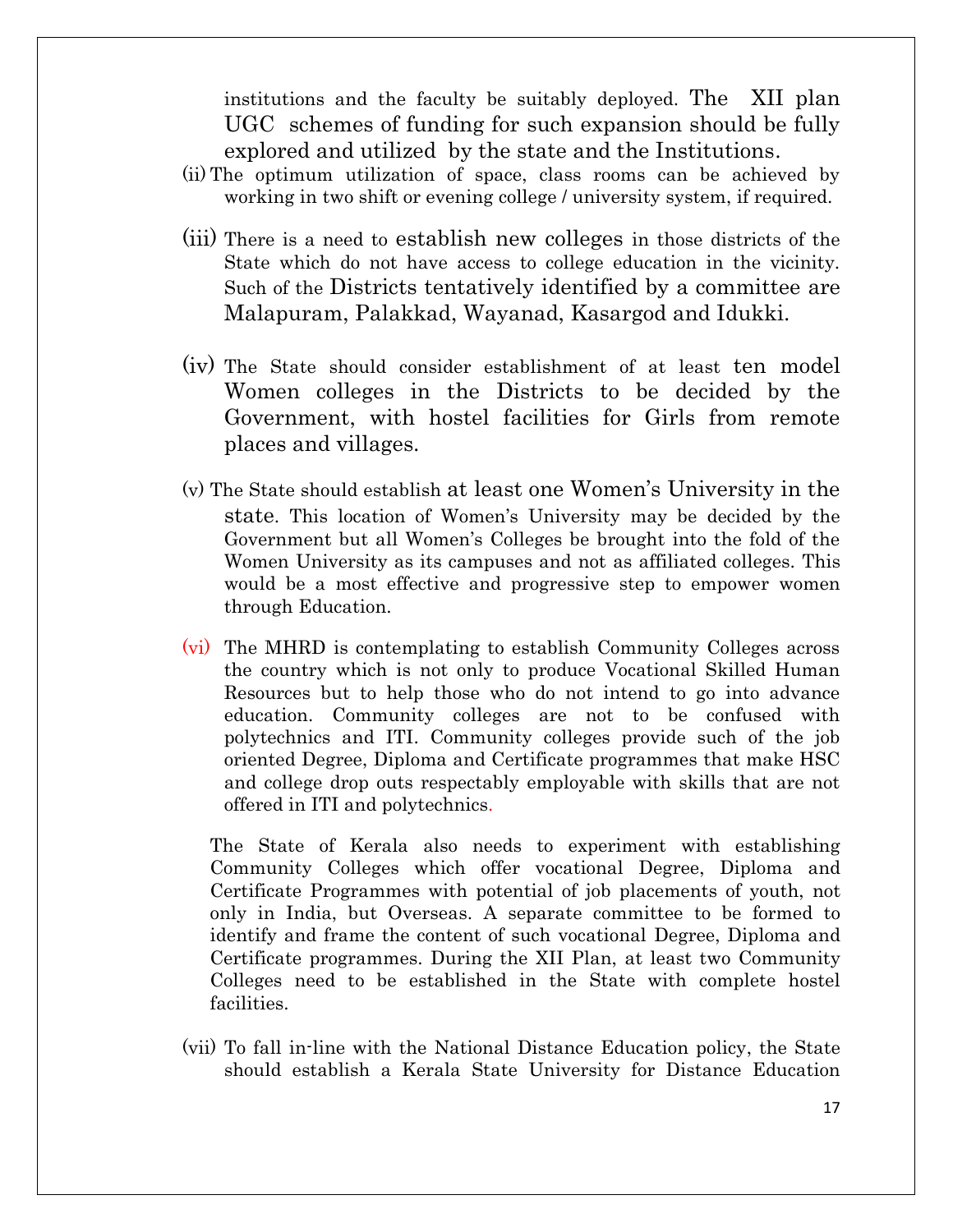during XII Plan. The private education system, obtaining coaching in private coaching centres should be gradually phased-out after the State Open University for Distance Education is established. A modified version of Distance Education called "Twinning Programme" successfully implemented at Pondicherry University can be adopted by the State Open University of Kerala. This programme is an improved version of the existing system of short contact programmes in the study centres. Under the Twinning Programme, a 120-hour per semester, continuous coaching is offered by established and accredited colleges in the evening hours and weekends, using their own permanent faculty,rather than allowing study centres to hold limited contact classes with hired faculty.. The model is based on Public-Private Partnership (PPP) and sharing of revenue. This system enhances the quality of teaching as well as drastically increases the success rate, yet retains the advantages and flexibility of Distance Education.

Further, the Distance Education Programme offered by universities should be approved by Distance Education Council, Delhi and the Degrees to be awarded should be distinguished from those from regular day programmes.

(viii)All the universities of the State should be directed to

- 1) Utilize the existing space and infrastructure to the fullest extent.
- 2) Should prepare proposals for expansion of their capacities infrastructure, faculty strength and student intake. A target of doubling the existing strength during XII Plan should be set. They should fully utilize the financial support available by UGC for such expansions during the XII plan, to all the institutions recognized by UGC under section 2f & 12b.
- 3) The institutions should explore all possibilities of introducing evening programmes both at the College and University level, wherever feasible.
- 4) The Govt. should encourage all Higher Education Institutions (other than Professional Colleges) to obtain recognition by UGC under 12b & 2f to entitle them to get financial aid and plan grant. If the college cluster multiple campus universities are established, all colleges which become a part of a university, naturally become eligible for UGC development grant like any other university.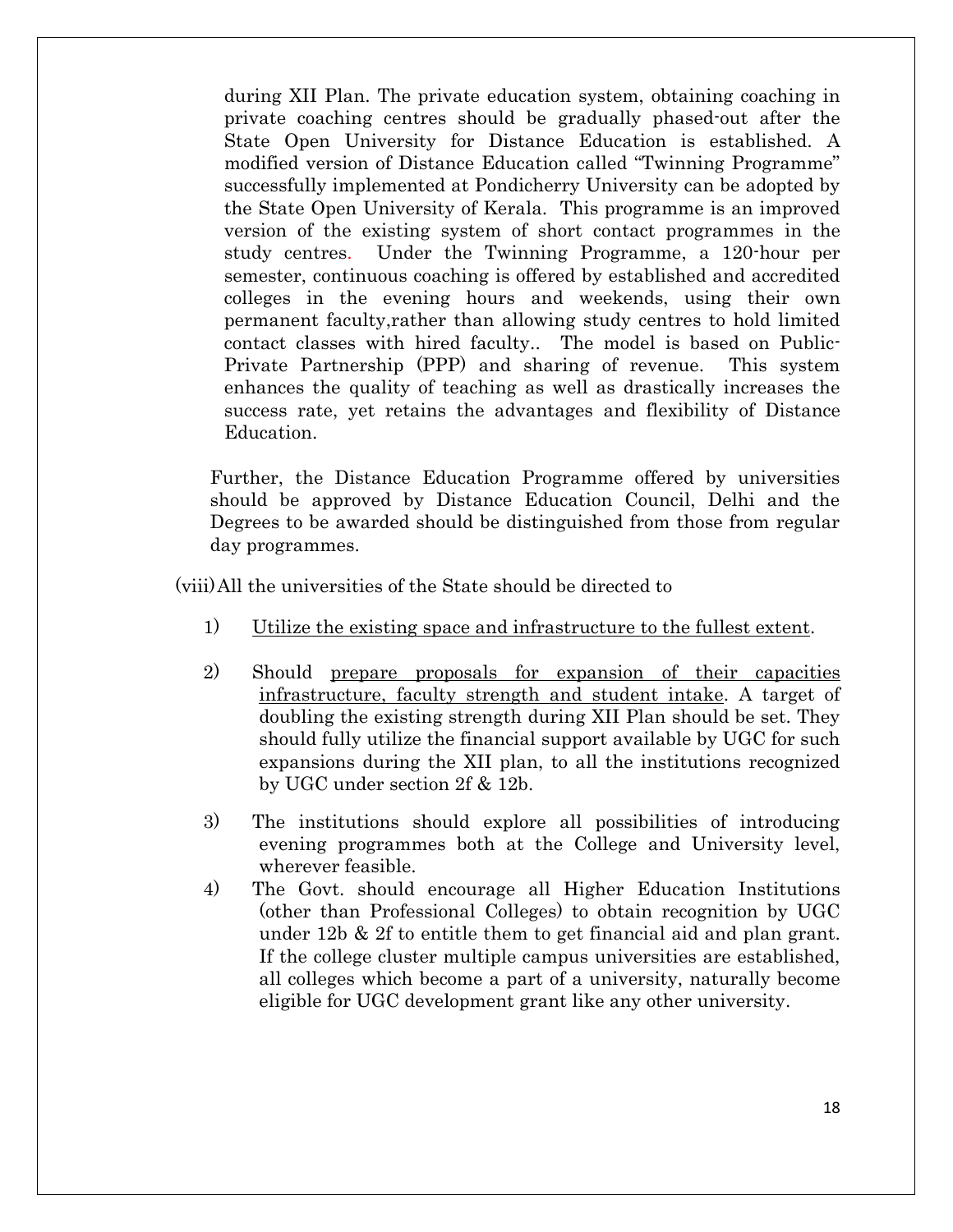- 5) Colleges with substantial standing and reputation should be encouraged to apply for autonomous status by the UGC and the universities bodies should be instructed to proactively encourage colleges under the affiliation to obtain autonomous status. Such colleges should have both postgraduate and undergraduate programmes and should become the degree awarding autonomous colleges.
- 6) Every college should have at least one hostel for boys and one for girl students.

# 2. Quality of Higher Education

The maintenance of quality along with expansion is a challenge that requires generous financial support, bold structural changes and robust regulatory mechanism in the system. Quality in higher education is determined by quality of Infrastructure (laboratories, library, amenities, ICTization of Class Rooms), curriculum, pedagogy, assessment and evaluation, relevance of programmes, interaction, etc. There are objective parameters which can be defined and quantified but there are some intangible parameters such as the location of the institutions, quality of feeder students, Ambience of the institutions, which influence the overall quality of education. The objective parameters which need to be regulated and monitored for ensuing quality are:

- Curriculum and Methods of Teaching & Evaluation
- Teacher Student Radio
- Quality & Qualification of teachers
- Laboratory & Infrastructure
- Library & easy access to information through Network of Libraries
- Use of ICT and modern teaching techniques
- Demographic diversity amongst both Students & Teachers
- Cultural Literary & Extracurricular engagements
- Facilities for physical fitness and Sports.
- Rigorous Teacher Appraisal and Assessment
- Monitoring mechanism for Institutions to maintain minimum infrastructure
- Accountability coupled with recognition and rewards.
- Certain major structural changes in the system
- Accreditation and ranking mechanisms

#### Some of these are elaborated below

2.1 Curriculum and System of Teaching & Evaluation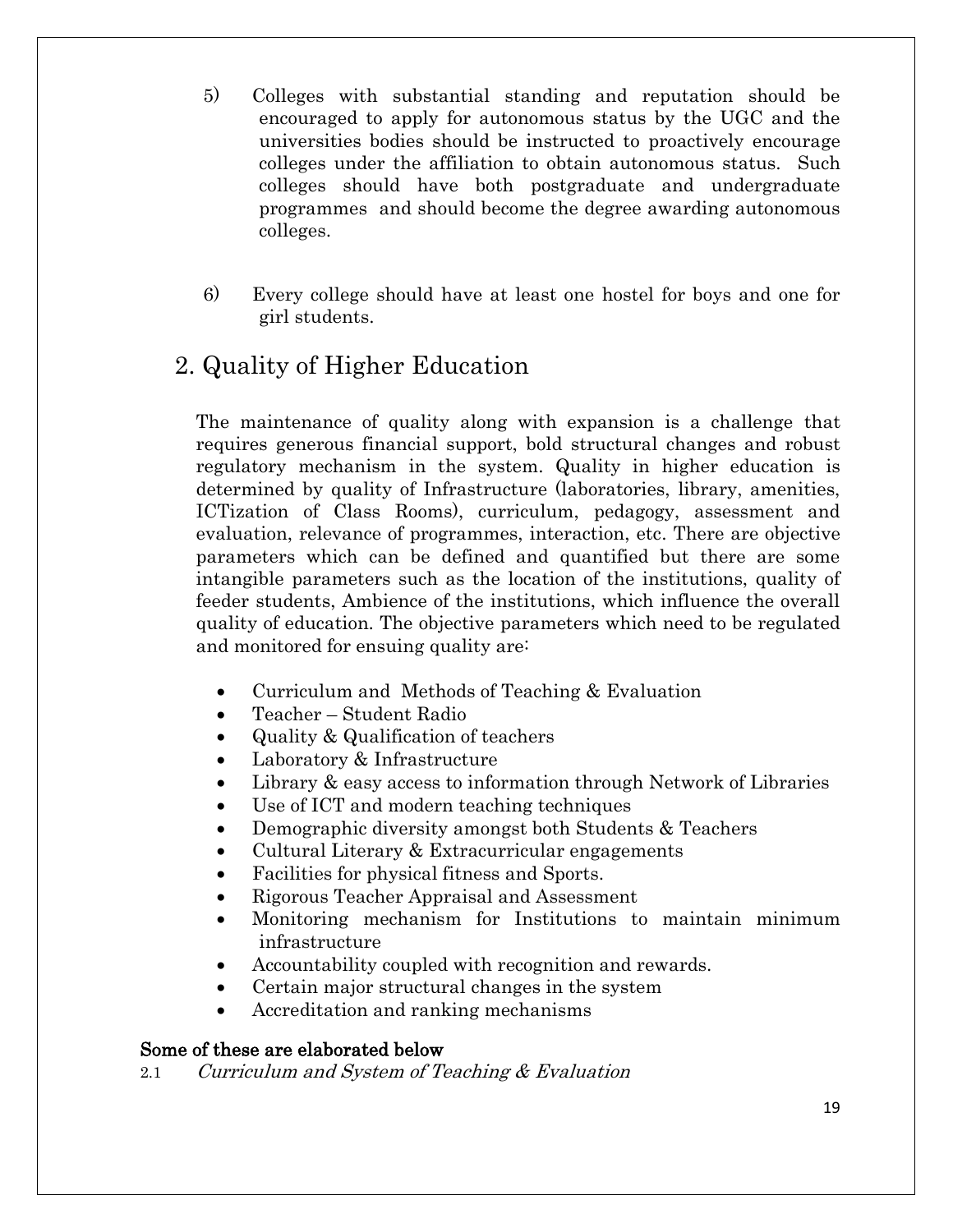- i) Not only should the curriculum be updated and made relevant to contemporary requirements, the commonality and acceptability of the courses offered in a particular degree programme within the State is equally important. Secondly, the course contents and programmes should also be comparable across the country.
- ii) The ease with which there could be mobility of students between the institutions of the State as well as outside the State is dependent on the uniform adoption of Choice Based Credit System (CBCS) by all the Degree programmes.

The CBCS System becomes fully effective only if a common course code and content is adopted for the courses offered at undergraduate and postgraduate programmes across the State. The number of core and optional courses a student is required to qualify for a particular degree programme and the total minimum credits required for qualifying for a particular degree are to be defined in the system which shall be common for all the colleges and universities of the state

Once the CBCS system is adopted in letter and spirit, the obvious consequence of such a system would be a seamless mobility of students, flexibility of learning and near commonality of courses and degree programmes.

- iii) The flexibility of interdisciplinary learning and also cross discipline learning to break the current compartmentalization between Sciences & Engineering, Humanities and Social Sciences. The true spirit of education, besides training a person in specialized skills, should be on development of overall personality, cutting across the boundaries of subjects, and taking courses which strengthen the human face of personality with strong ethics, humanity and character. The CBCS System facilitates a cross disciplinary studies and the subjects of humanities can be incorporated into all the degree programmes of Science and Technology. The soft courses such as:
	- a) A course on Environment & Ecology,
	- b) A course on Philosophy, Ethics and Morals,
	- c) A course on Human Rights & Indian Political System ,and
	- d) History of Indian Culture & Traditional Knowledge

should be offered at all degree programmes including Professional Colleges. Student of professional programme should take at least one of them and a student of other Degree programmes should compulsorily take any two of these courses.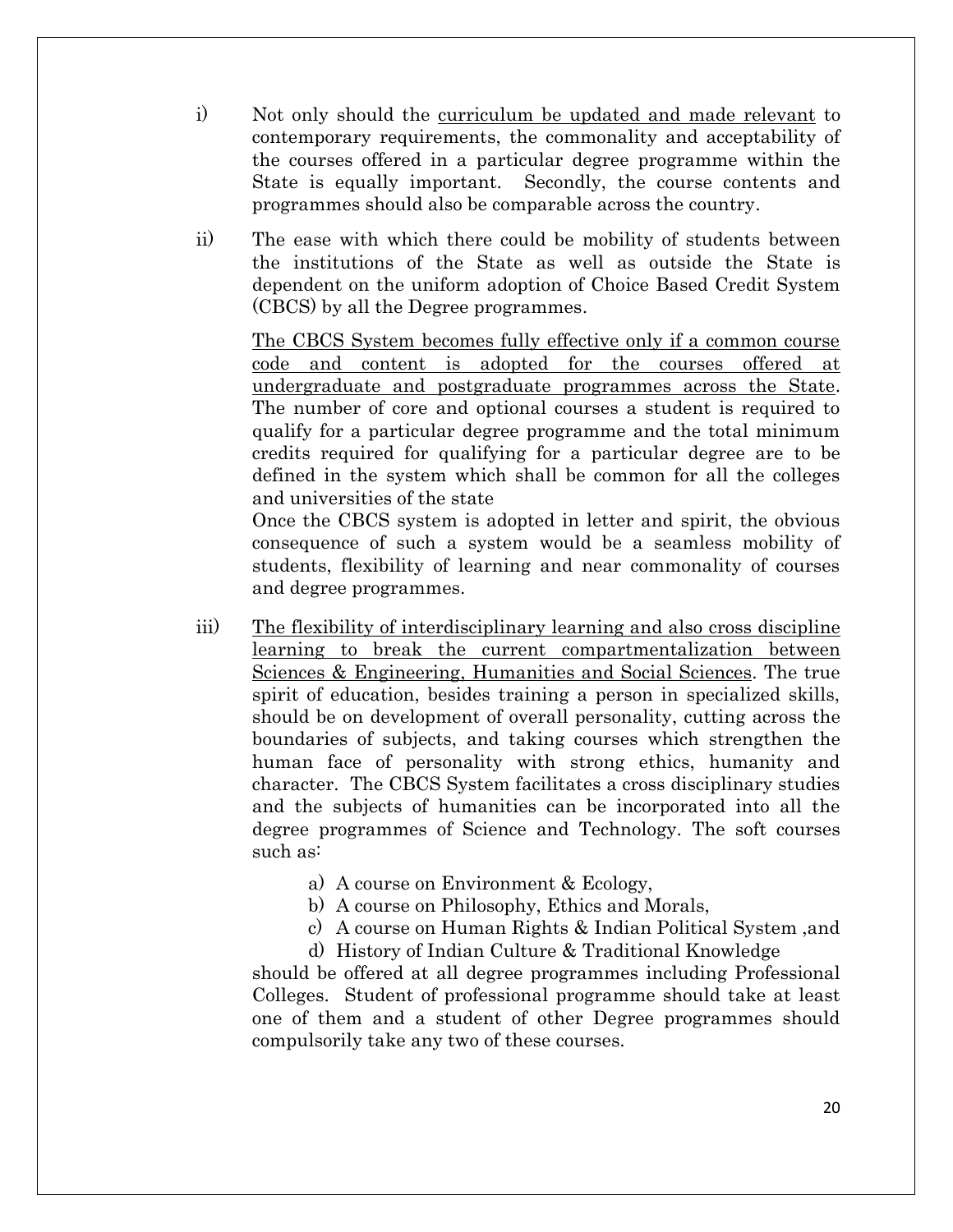Perhaps the State of Kerala will be setting an example to the rest of the country with such progressive reform.

#### (A committee to be formed to prepare the common code for courses and programmes)

#### 2.2 Teacher Student Ratio

The teacher student ratio approved by the UGC needs to be adhered to, which requires optimum teacher ratio for all disciplines.

Postgraduate programmes: Sciences (1:10-12), Arts, Humanities, Social Sciences, Commerce (1: 15), Undergraduate Programmes: Sciences (1:20), Other (1:25)

The minimum qualification prescribed by UGC should be adhered to in all institutions including unaided colleges. A Ph.D. should be a preferred requirement at the Post-graduate teaching and all non-Ph.D. holders teaching at P.G. level should be allowed to pursue part-time or full-time Ph.D. programme with leave and financial support by the Government or Institution or support from appropriate schemes of the UGC.

#### 2.3 Laboratory & Infrastructure

It is necessary to prescribe and strictly adhere to the minimum space / student ratio in class room, minimum laboratory space and minimum faculty and basic equipment to be acquired and provided in every college. Such minimum is not defined in most of the curriculum designed and most often, even simple microscopes and computers and experimental setup are shared by a group of students, which seriously hampers the quality of training. In many institutions, lab training remains a ritual. There is a huge gap in the standards and quality of teaching between different colleges within the State and also outside. Standardization of norms for maintaining minimum infrastructure, laboratory, library and sports facilities has to be ensured through a published manual for minimum standards.

(<sup>A</sup> Committee shall be constituted to prescribe minimum standards, which shall lay down the norms to be followed).

#### 2.4 Library & Information Access

Libraries in the Indian Universities and colleges have been the most neglected of all the divisions. Most of the colleges have not appointed Librarians and lack even in minimum qualified staff. Constant updating and training library staff in ICT, digitization and Networking is the need of the hour.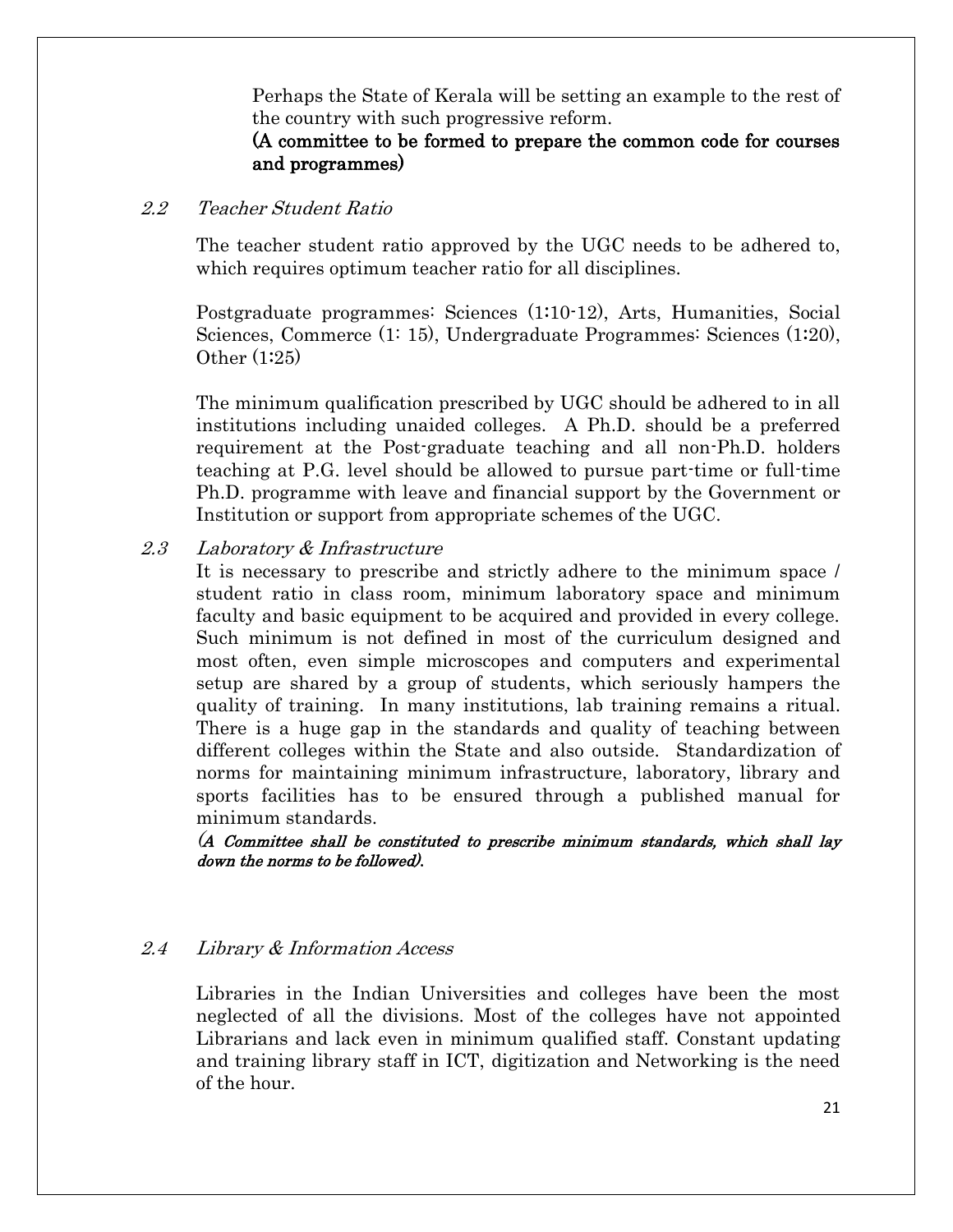It is essential that the library resources of various universities of the state and the colleges are net-worked with online connectivity. Enthusiastic college teachers interested in research remain cut off from the resources available in the libraries of universities as well as the public libraries. Over eight such State-wise library networks exist in India, such as ADINET (Ahmedabad), CALIBNET (Kolkatta), MALIBNET (Chennai), BONET (Bombay), etc.

Some of the recommendations pertaining to improve the libraries and their uses are:

- (i) The state needs to treat library modernization, library staff training, networking of libraries, digitization as a priority area for improvement of teaching and research programmes of the state with establishment of Kerala State Library Network (KSLNET).
- (ii) Centralized subscriptions to research journals in all disciplines and enlist all colleges and university as members of a State Consortium with minimum amount of contribution. This sharing of resources considerably saves on the cost and facilitates easy access to all the remotely located colleges.
- (iii) More and more digital resources, e-journals, e-books should be added to libraries for both general and research reading.
- (iv) Steps should be taken to digitize the old and invaluable collection of ancient manuscripts, books and the same available for reference on line.
- (v) Appointment of qualified Librarians, Library Assistants and Professional Assistants should be made mandatory in all libraries of State, colleges and universities.
- (vi) All universities and college campus should be made Wi-Fi enabled during XII Plan with broadband. This should be supported fully by public funding from UGC.
- (vii) The enormous potential of archiving and preserving scholarly lectures, facilities of video conferencing and audio-video accessibility of such lectures to remote places has hardly been tapped. It is strongly recommended that the Government shall set up a centre or agency where all digital resources and lectures are archived and accessible for viewing on line.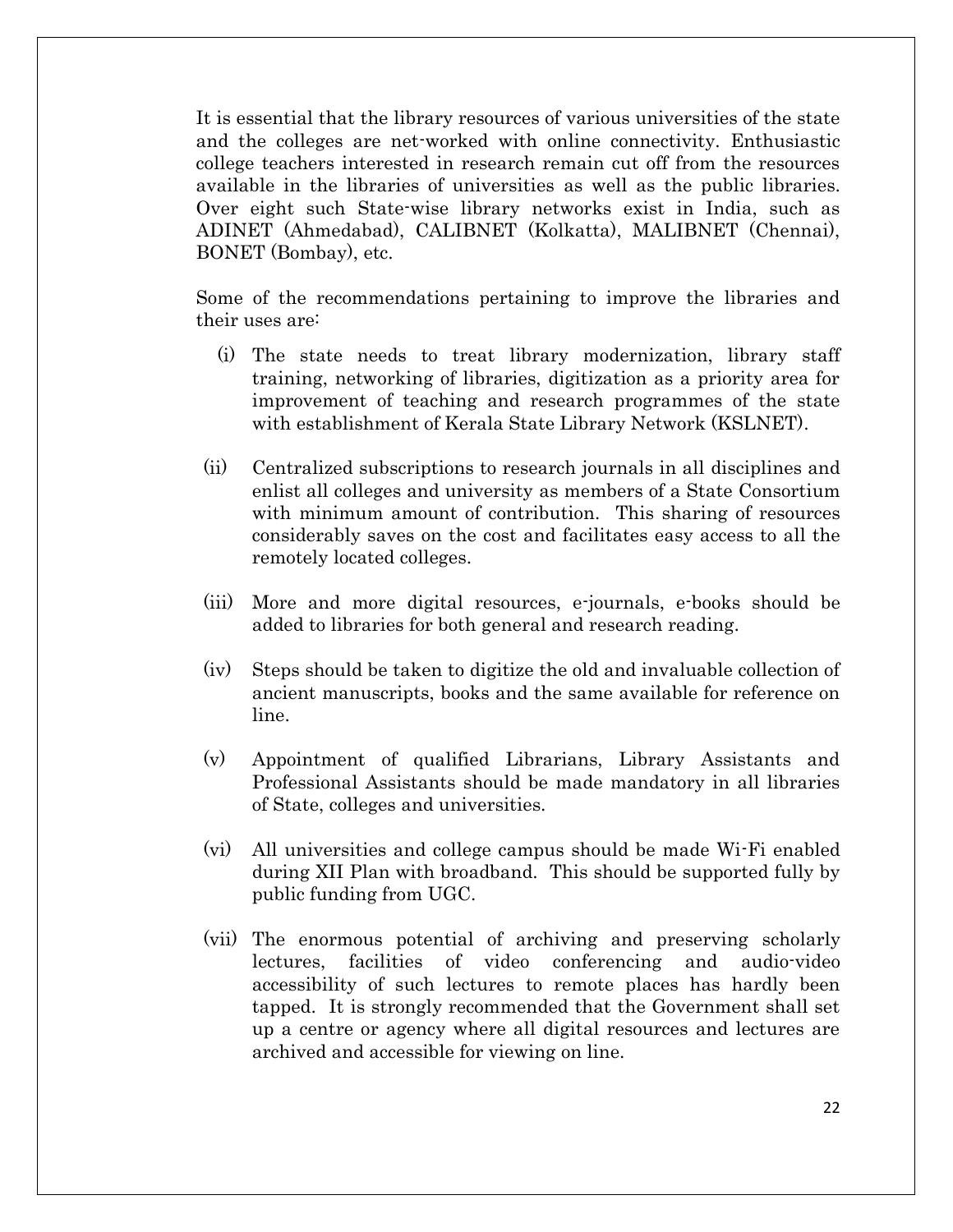- (viii) The State of Kerala has a potential to be a leader if it establishes a massive E-learning Educational Portal exploring the modern technology to create a new learning avenue to all students, irrespective of the learning stream, thus breaking all barriers of distance.
- (ix) Annual Performance and appraisal of working of libraries and library staff should be mandatory, as much as it is for teaching staff.

#### (A committee should be constituted for networking of libraries of the State with an expert as its Chairman.)

#### 2.5 Research Facilities

While research in Arts, Humanities and Social Sciences require a strong library information support, field trainings, exclusive software and field project support, research in Science subjects requires state-of-the-art Research laboratories and analytical facilities which provide data comparable and publishable in refereed and international Journals. Right facilities and good ambience and academic freedom are the main motivational forces that drive young science teachers to write projects and mobilize extra mural funding. Establishment of sophisticated analytical facility in every college and for that matter even in an university is not feasible due to huge costs and inherent problems related to maintenance, monopoly and under-utilization. Attempts of establishing Central facilities in Universities by UGC in late eighties and early nineties did not survive. Learning lessons from the past experience, the State should establish such centralized sophisticated analytical facilities for all Science Teachers of the Universities and Colleges offering not just service but regular training programmes to science teachers in techniques through summer and winter schools. These should function only as service organization with independent professional management by scientists and technicians.

The UGC is planning to fund establishment of Regional Sophisticated Instrumentation facility in select zones during XII Plan and Kerala State can bid for establishment of such a centre with part contribution from the Government and part from UGC. Establishment of such a centre would drastically enhance the research potential of universities and colleges and improve the quality of publications as well as increase the number of high quality Ph.D.s produced from the State.

#### (A committee for identifying the facilities required and project preparation to be constituted.)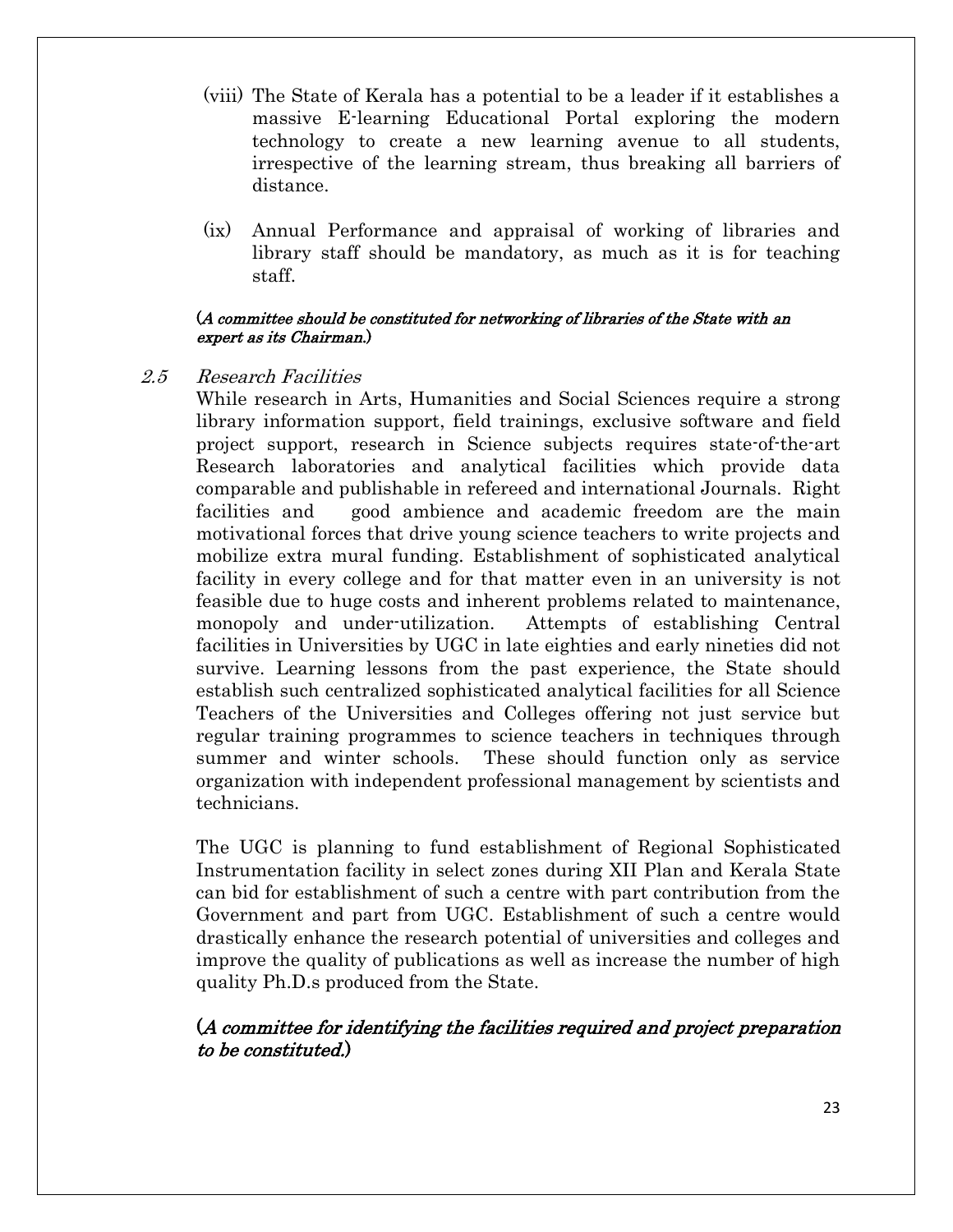2.6 Sports ,physical fitness and extracurricular engagements Sports are an area which the state has been supporting and the State has produced Sports Persons of National and International acclaim. Not enough attention is given by many institutions to provide facilities such as Gyms, Courts for games, in-door and outdoor games, swimming pools etc.

Sustenance of sports development should be ensured with certain policy decisions to be implemented in all universities and colleges.

- i) Kerala State should establish a Sports Development Academy and establish a State Sports Training Centre.
- ii) Minimum sports grounds to be mandatory for all colleges.
- iii) Mandatory appointment of Sports Director and related staff such as coaches in every college.

Kerala being a state of rich heritage, and the youth generally blessed with talents of Fine Art, writing and literary fervor, the Institutions should lay special emphasis in cultivating this culture amongst the youth encouraging active literary and cultural clubs in the universities and colleges.

#### 2.7 Quality of Teaching

Quality of teaching is not only dependent on the infrastructure and facilities but equally on the quality and commitment of teachers. While the entry into teaching has to be through rigorous process of selection, their sustenance as good teachers require continuous monitoring as well as support to teachers. Attractive service conditions, deputations to conferences, training through short refresher course, summer and winter training programmes in lead institutions, encouragement to improve qualifications should be the policy. At the same time, strict adherence to Annual Performance Index (API), Self Appraisal of teachers, and Teacher Assessment by students should be the important criteria for promotions to higher grades.

Accountability as well as Recognition and Reward are the two elements of a progressive society which are glaringly missing in the system. A strict adherence to Performance index, Peer assessment and student assessment of teachers and State as well as Institution level recognition and awards should be the policy of state and every institution.

#### 2.8 Major Structural Change to Ensure Quality

One of the major flaws of Indian Higher Education vividly brought out both by the Knowledge Commission and Prof. Yash Pal report is the fragmentation of undergraduate and postgraduate education. All the well known universities and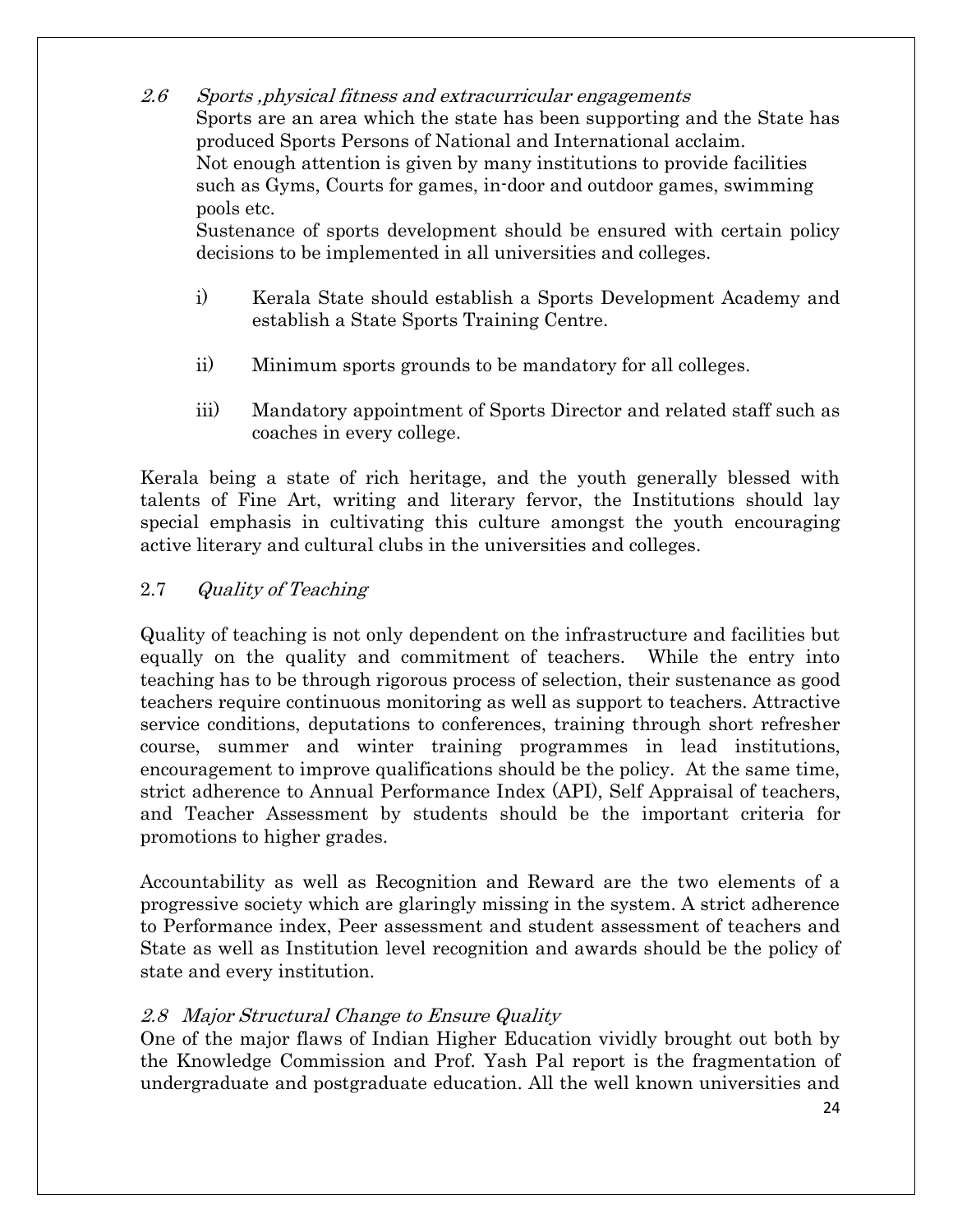colleges in advanced countries provide both undergraduate and postgraduate programmes under one roof or one umbrella. This is true in some of P.G. Colleges in the country, but in most of instances, the Postgraduate programmes are in the Universities and the Undergraduate programmes are confined to Colleges. The distinct advantage of the non-fragmented approach is that the student enters the university education in a more academically advanced environmental where senior professors, postgraduate teachers teach also the undergraduate students and where the overall infrastructure, laboratories and libraries and other amenities are superior to a secluded stand alone undergraduate college.

The XII Plan document of UGC envisages a number of major structural changes to be brought in, in order to enhance the quality of higher education. It is in the interest of the State of Kerala to adopt to such of those changes which are in tune with national thinking as this would not only facilitate easy recognition by UGC but also entitles the colleges and universities to substantial central funding during XII Plan. Important structural changes are:

- (i) Integrating undergraduate with postgraduate programmes under one roof: There is a need to gradually shift to integrated U.G. & P.G. programmes in all subjects, with a lateral exit after 4 years with Bachelor's Degree (Honours) or 3 year exit with a Bachelor's Degree. A four-year (Honours) Degree is not only recognized globally for admission to M.S. & Ph.D. programmes abroad, but will also be a preferred qualification by the employer.
- (ii) All universities should be encouraged to start integrated P.G. programmes in as many subjects as possible particularly in Science subjects and introduce Integrated Masters as well as Integrated Masters and PhD programmes with provision for lateral exit. This will substantially improve the quality of education as well as promote research and facilitate large number of students taking to Ph.D. Degree Programmes.
- (iii) All the stand-alone Undergraduate Colleges should be upgraded into PG colleges in a phased manner and apply to UGC for funding for up gradation and to enhance infrastructure and enrich facilities for introducing integrated post-graduate programmes.
- (iv) All Professional Programmes offered by the State should be brought into the ambit of respective Professional Universities. The State should establish separate State Universities for Medical Education including Nursing and Para Medical, Engineering Education, Dental Science, Law, Teacher Education and Pharmacy. Any of these programmes offered by constituent colleges of the University or within the University will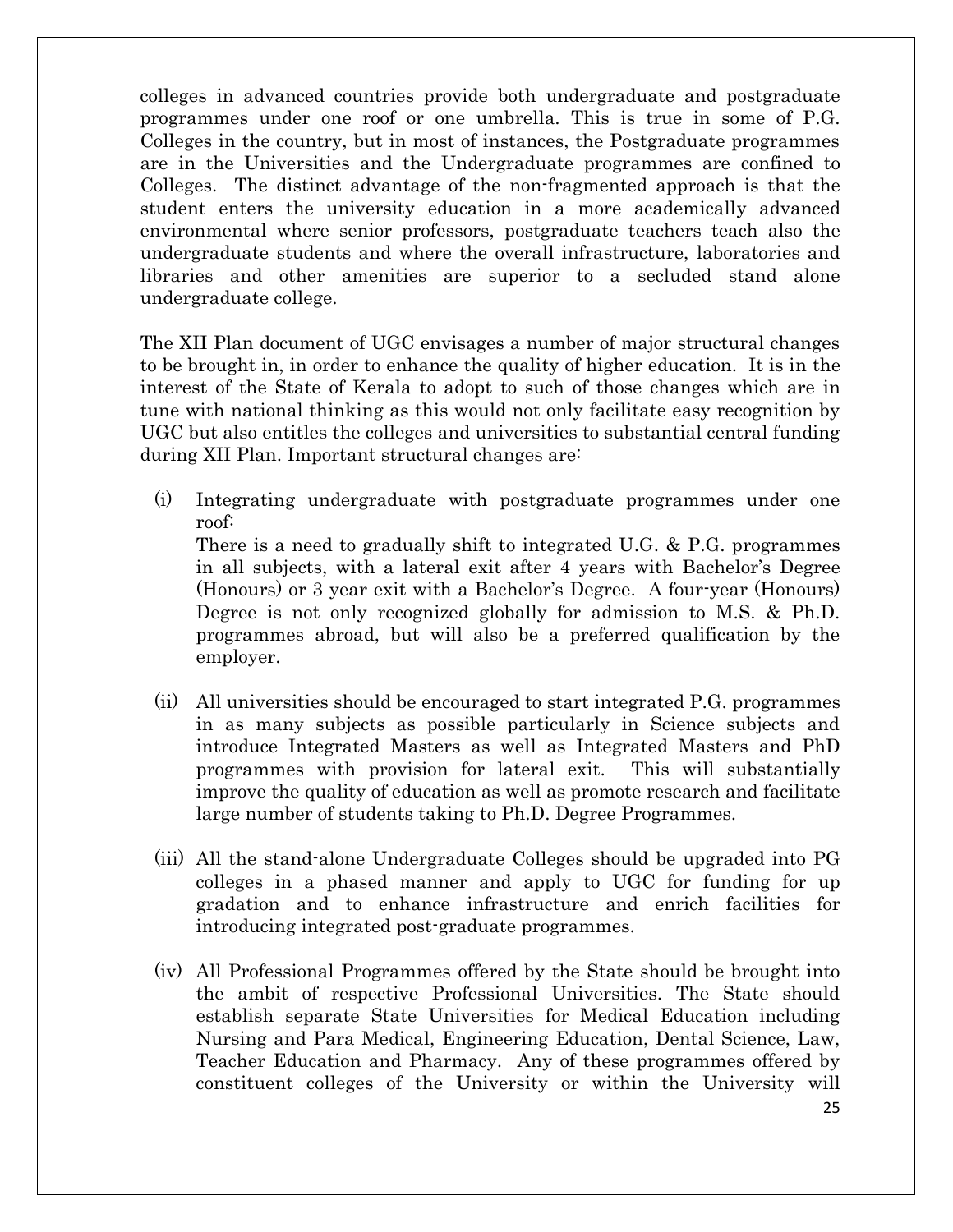continue with the Universities. The reforms recommended for the general colleges and universities should all be applicable to the Professional Colleges.

(v) In the Kerala context, Ayurveda/Unani/Sidha and traditional medicine needs to be strengthened not only to protect the traditional medicine but to encourage teaching & research in this area of medicine. At present the AYUSH comes under the Ministry of health and there is a conflict in terms of freedom for the traditional medicine to establish their research and teaching at the same footing as the Allopathic Medicine. The committee would go to the extent of recommending the establishment of a University of Indian Traditional Medicine and Systems in the state of Kerala to enhance the teaching and advance research opportunities to the traditional system of medicine.

(A committee be constituted for a report on formation of Professional Universities.)

#### 2.9 Abolition of Affiliation System & establishment of College Cluster Multi Campus Universities(CCMCU)

There are 1070 colleges in the State of Kerala out of which 305 offer non-Professional programmes which are all affiliated to the 15 Universities: There is a broad consensus in the country that affiliation system of colleges to universities has burdened the universities with extra work and diverted its energies into the administration of examination, monitoring of Academic Programmes and paperwork on affiliation procedure. It is also felt that the system has hindered the academic freedom, growth and innovative development of colleges because of controls and bureaucratic red tape. Affiliation of colleges to universities does not exist in any of the advanced countries. There are only three types of colleges abroad:

- i) Constituent colleges of the universities, which can also run Postgraduate programmes and integrated programmes as in its main university campus.
- ii) Autonomous degree awarding colleges, offering both undergraduate and postgraduate programmes.
- iii) Community Colleges which are all public funded offering low cost education in skill demanding trades and also undergraduate programmes which lead to lateral migration to universities.

There is another face of the affiliation of colleges, namely, it is a source of revenue to Universities through receipts on affiliation fee and other forms of fees charged. Alternative funding sources should be explored, such as enhanced UGC grant, increased State funding, reasonable enhancement of fee, well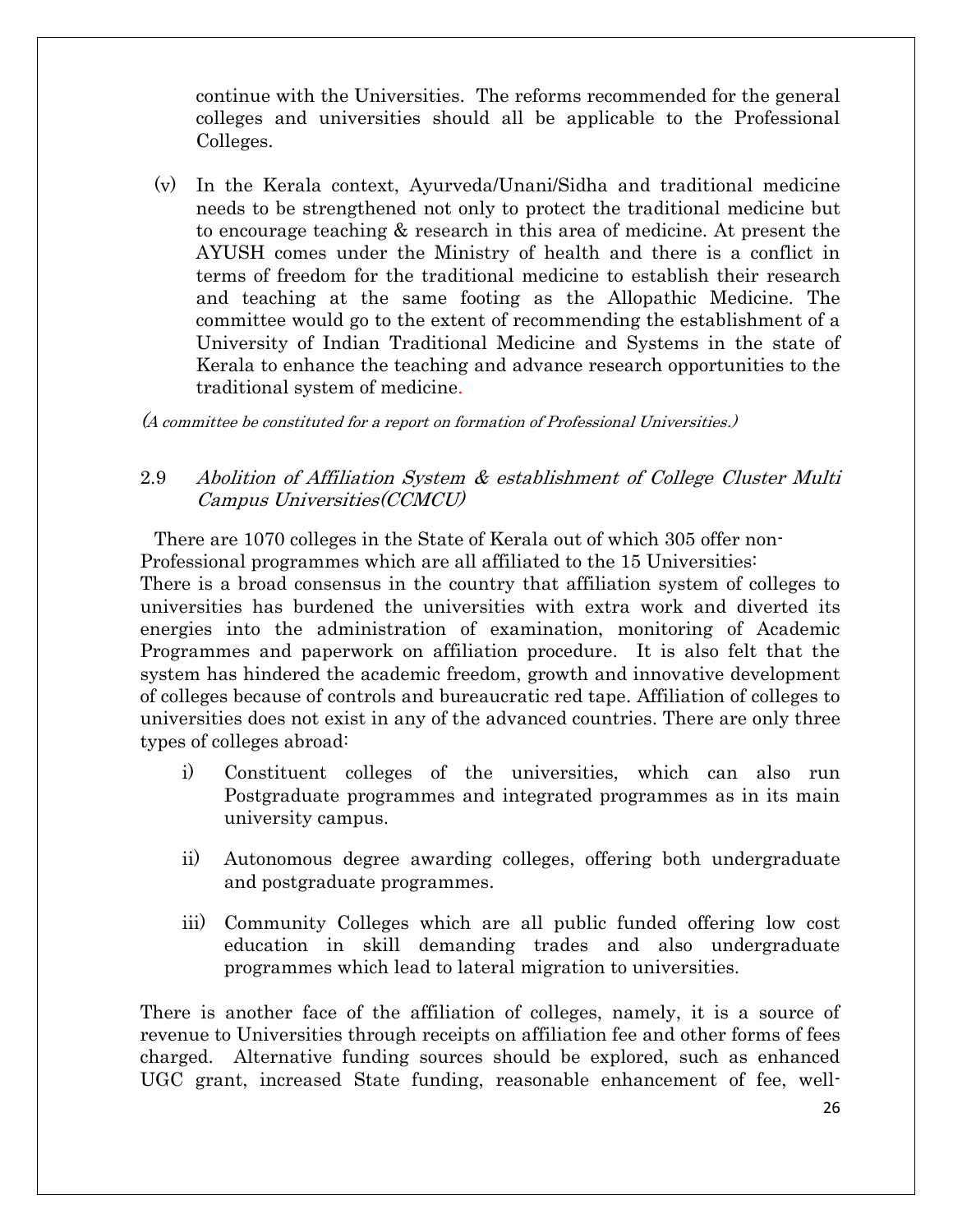structured distance education programme, endowments from the alumni, etc to increase revenues.

#### College Cluster Multiple Campus Universities (CCMCU).

 The alternative to affiliation system is the concept of College Cluster Multiple Campus Universities (CCMCU). In this concept, the colleges are not affiliated, but form a part of the university, but as autonomous campuses. A College Cluster University does not demand huge land areas as it will not have a separate teaching campus, but will have a centralized University Office System with Centralized Examination and Academic Monitoring. Each of the college that forms an autonomous campus will be headed by a Dean and the University Office will have the entire administrative system of a university. There shall be establishment of separate subject-wise professional Universities as well as nonprofessional general universities.Besides Multi Campus Professional Universities, there shall be at least one CCMCU for every district which shall have all the colleges of the District as campuses of that university rather than standalone colleges affiliated to a University. This is in tune with XII Plan proposal of UGC and substantial central funding is expected for establishment of such College Cluster, Multiple Campus universities and the State can take a lead in this reform by appropriate legislation of a separate Act for Establishment of College Cluster Universities in the State. While clustering the colleges, two models are before us. One, clustering them based on the categories like Aided, Self financing and Government colleges and the second making a mixed cluster. Each cluster may have colleges ranging between10-30. The mode of appointment of Vice-Chancellors to CCMCU and finer functional details may be brought in the separate but common an Act needs to be legislated.

The new act can make appropriate provisions for smooth functioning of each college as a campus of a university without in any way affecting the prevailing autonomy, management and fee structure as well as the programmes. By joining the CCMCU, a college gets an additional benefit of receiving grants from UGC given to a University, sharing resources and networking with sister campuses. The functioning of such campuses naturally brings in, uniformity in curriculum, mobility of students, sharing of laboratories and Research facilities and library resources.

It is to be realized that in the present scenario, the quality is the driving factor and survival of the fittest is the rule of the game. The CCMCU will bring in healthy competition between the inter and intra campuses. A healthy competition will flourish between campuses of a Cluster University.

(It is recommended that a separate committee shall be constituted to prepare a comprehensive State Act of CCMCUs and while doing so, one of the members of this committee be associated to maintain the spirit of the recommendations.)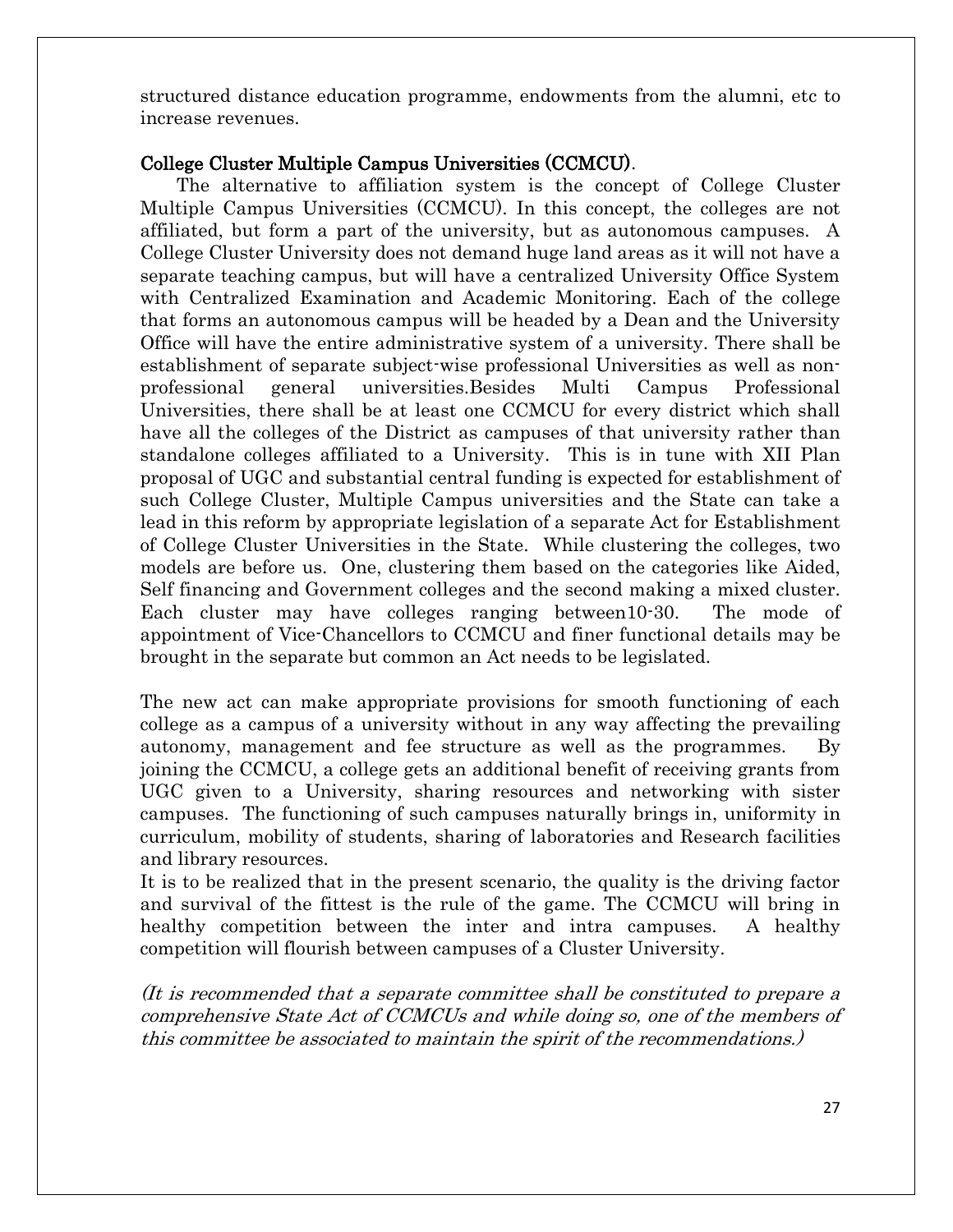#### 2.10 Accreditation & Ranking

The country has been lagging behind in both these crucial elements of quality assurance. Accreditation of an institution and ranking of an institution at State level and Country level is very essential for all the stakeholders, namely students, parents and employers.

Unfortunately, the country does not have a ranking mechanism and even the accreditation agency NAAC did not come up to it expectations. For the past fifteen years it has hardly accredited 5% of universities and 15% of colleges and even that has questionable grading pattern. Both discipline-wise accreditation as well as Ranking Mechanism is absolutely essential, in the present context.

The State may introduce State accreditation system, separately for general colleges, Management colleges, Engineering colleges, College of Education and other Professional colleges. Even in the universities, the accreditation should be not university-wise but discipline-wise like the Schools of Life Sciences, Physical Sciences, Chemical Sciences, Mathematical Sciences, Computer Sciences, etc.

An institutional accreditation without, discipline-wise accreditation and ranking, does not serve much purpose. For instances, a 'A' grade University may have several discipline who have been poor performers and may not even have students.

Grading and Ranking are two different parameters and not to be confused. NAAC does grading and not ranking. Country has failed to bring in a comprehensive ranking mechanism. A State accreditation and ranking mechanism should be introduced on priority.

#### 2.11 Demographic Diversity

One of the important requirements for a healthy environment of learning is the demographic diversity of students and faculty. Inbreeding and closed societies often suppress the innovative instincts of young minds whereas diversity and cross-fertilization of minds leads to innovation and progression.

It should be the policy of the government that at least 20% of the student community should be from all over India and at least 10% of the faculty members to be from other states. This is also the recommendations made in the XII Plan document to UGC.

#### 2.12 Entrance Test & Reservation Policy

The state should introduce common entrance test for at least select programmes offered in all the universities for which there is a great demand. It is also recommended that state-wide common entrance test should be held for all the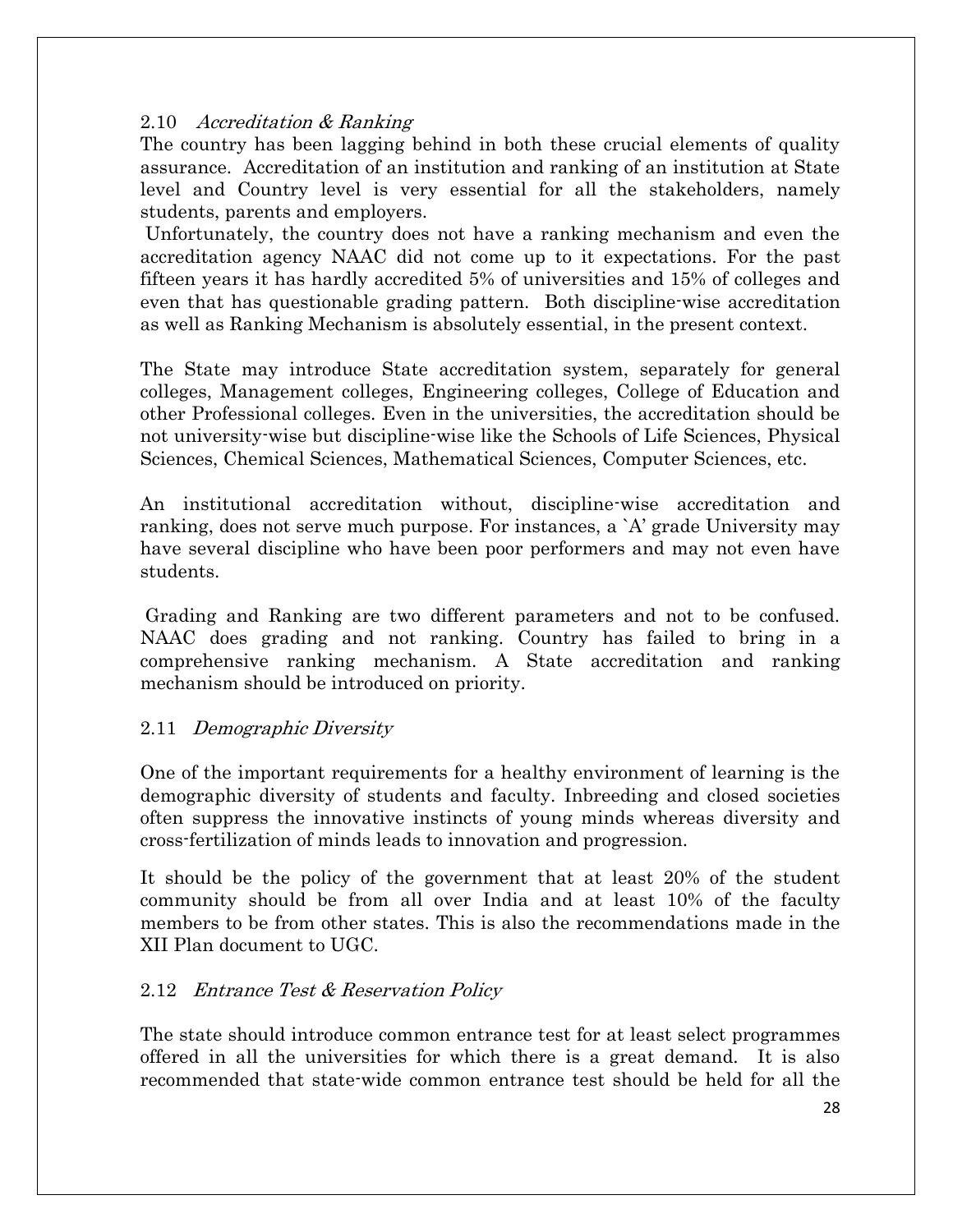Professional courses as is done in Karnataka and both the merit seats as well as payment seats should be allocated from the merit list of CET through centralized counseling. The NRI seats alone should be allowed to be filled by the Managements.

 The state should appoint a fee fixation committee for all the professional Degree and Masters programmes and the fee so fixed shall be mandatorily adhered to for all the management quota admissions.

This method CET and central counseling for admission alone will ensure the merit cum reservation policy followed in admission to higher education institutions and curtail exploitation of capitation fee on management seats.

## 3. Equity

 Ensuring equity in higher education is one of the national policies of higher education. It is also recognized that equal opportunity to all, without discrimination also requires affirmative action and proactive steps by the government. The major focus on the current century is on:

- Empowering Women through Education
- Bridging the Rural-Urban Divide
- Ensuring the rights of marginalized sections of the Society, economically weaker sections, SC, ST, Backward Communities and Minorities.
- Affirmative action to empower physically challenged and guidelines to facilitate their learning quest need to be more rigorously implemented.

While many of the recommendations made in this report would largely address the first two issues, it is felt that a stricter monitoring mechanism and transparency should be brought into the system to prevent possible manipulations and conversions of seats and opportunities meant for the SC/ST/OBC/Minorities to benefit other sections.

The State Education Tribunal proposed in the report should also be empowered to remedy any complaints relating to discrimination or denial of opportunity.

Women universities, women colleges with hostels, distribution of colleges in backward areas will certainly a step to empower women and narrow down the gaps between rural and urban youth.

Most institutions have not complied with the guidelines to make all their buildings disabled friendly with mandatory Ramps and Lifts, Wheel chair facility, special toilets, special arrangements in libraries and common places like hostels and dining halls.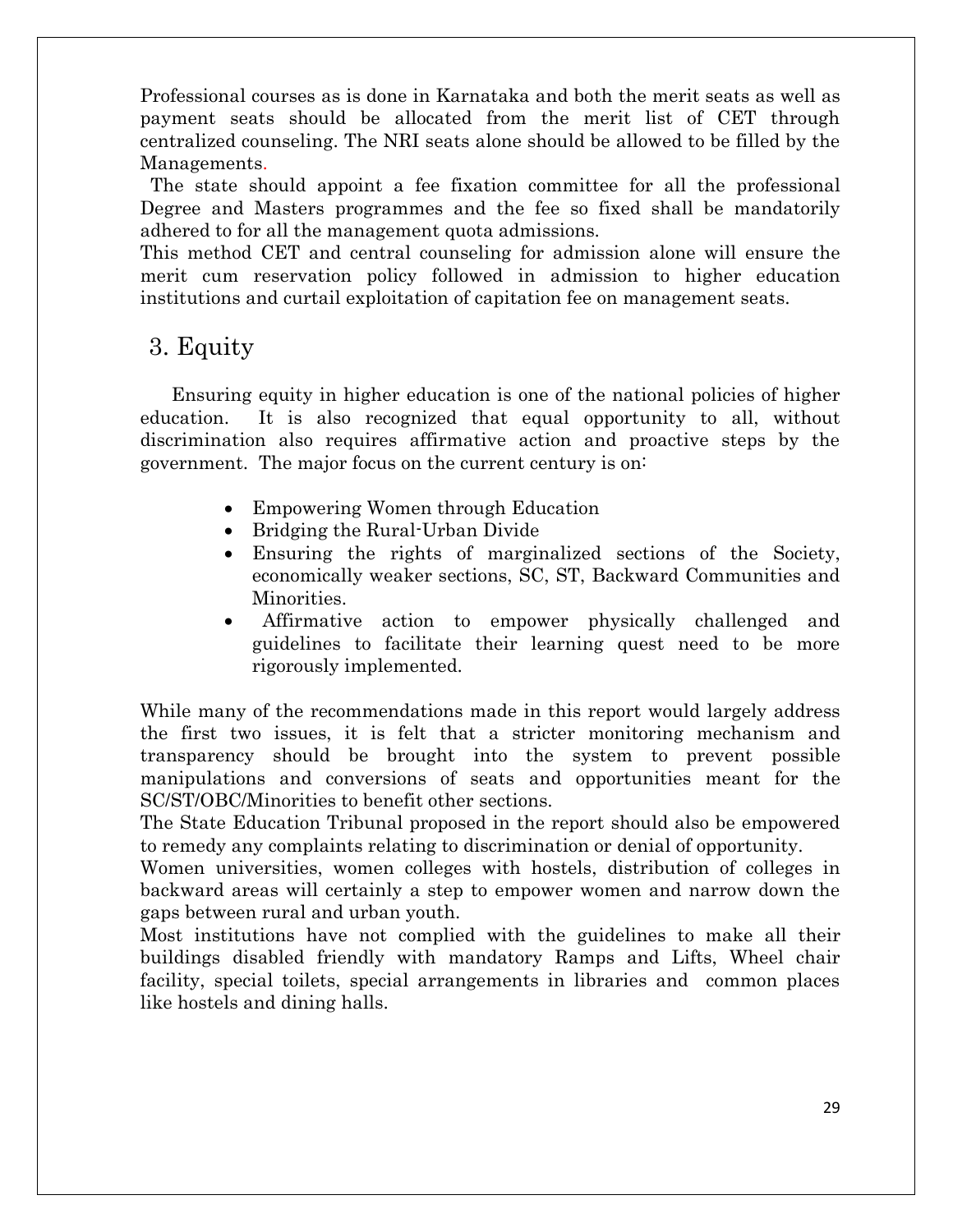# 4. Other Issues That Enhance the Vision and Objectives

#### 4.1 Autonomy

Absence of Institutional Autonomy has been the bottle neck for implementation of any reforms proposed and recommended. The key to success of reforms lies in a major structural change to be brought in to the administrative set up of state universities. The following major reforms are recommended.

1. Amend the Acts of the state universities to reduce the state control into the day to day working of the universities and colleges.

2. The nominations of the government representatives to the Academic Bodies should be strictly confined to outstanding persons from the field of education, who have served as Vice Chancellors, Scientists, Principals and professors and those personalities of literary eminence and leading educationists.

3. The private managements should include on their Academic and all other bodies ,representatives of teaching community in addition to the members from management.

4. The representation of the government on the senate and executive council/Syndicate should also be through nomination of persons who are experts in the field of Educational/Research institutions, Public Sector, Judiciary, Industry or such persons whose presence would contribute to the Governance of the University.

 5. There is a need to evolve a mechanism to constrain political interference in academic institution in matters of Academics and Administration.

There has to be a complete Academic and Financial autonomy to the universities and also the Vice Chancellors. Sealing of sanctioning powers of Vice Chancellors has just tied down their hands and compelled them to be poor performers. While transparency and accountability cannot be compromised with, curtailing power does not in any way help the growth and innovation which is the call of the day. More rational rules of purchase and financial sanction should be put in place which will ensure transparency without imposing restrictions.

#### 4.2Academic Calendar

 Mobility of student and student admission is largely affected by varying academic calendar in vogue in different universities & colleges. It is absolutely necessary to have uniformity in the date of re-opening for an academic year,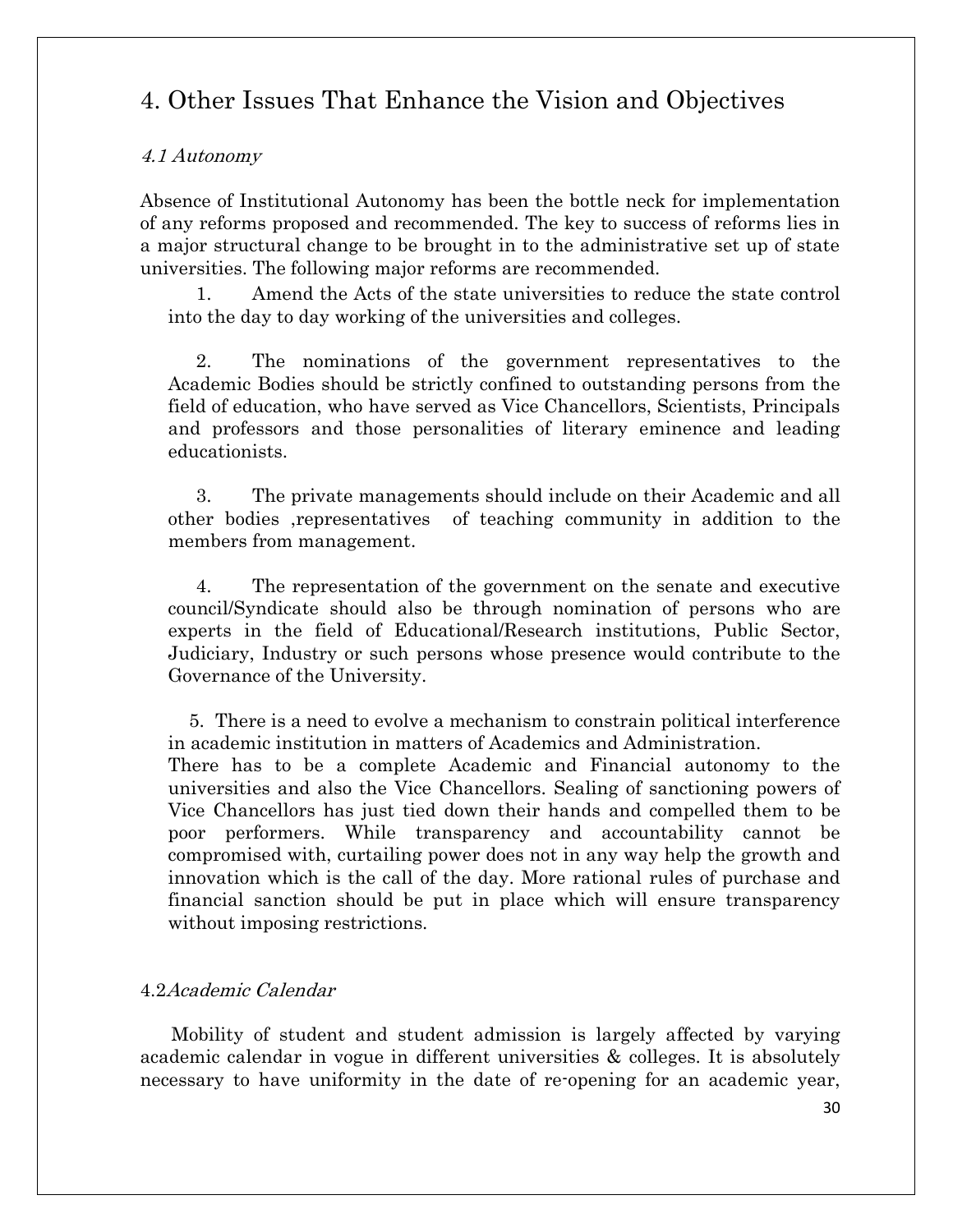dates of examinations to be completed, timeline for announcement of results and uniform date for closing of admissions. This will largely reduce the hardships faced by students in seeking admissions for professional programmes both within & outside the State.

#### 4.3 Common Universities-Act

 Like in some other States such as Karnataka, the state of Kerala should bring in a common Universities Act for all the State universities. In effect, the State shall have separate Professional Universities-Act, State Universities-Act, Act for Distance Education University and College Cluster Multiple Campus Universities (CCMCU)-Act.

(A committee shall be constituted to frame draft the new Acts and a member of the present Reforms committees shall be associated with the committee for the purpose of continuity of the ideas)

#### 4.4 Establishment of State Educational Tribunal

 The state shall establish a State Tribunal headed by a High Court Judge to deal with all matters of grievance of teachers, dispute relating to management, malpractices, corruption in higher education, appointments and any matter that requires a legal interpretation for settlement.

#### 4.5 Appointment of Teachers to Colleges

 All appointment of teachers to Aided, and Government Colleges shall be made by the Public Service Commission in order to prevent unfair practices, nepotism and to ensure the high standards of teachers selected. The selection committees for Self Financing Colleges should also have a representative nominated by the Public Service Commission and a nominee of Kerala State Higher Education Council. Guide lines for selection of faculty by self financing Institutions should be framed in order to ensure heterogeneity and fair representation.

#### 4.6 Role of KSCHE

 At present, the State Council has a limited role in monitoring quality of higher education in colleges & universities and lacks teeth to curb unfair practices of capitation fee, violation of fee structure, and regulation of minimum infrastructure, laboratory and library facilities.

The State Council shall be entrusted with the additional responsibility and powers in all these matters with due amendment to its current Act of 2007.

#### 4.7 Aided & Unaided Institutions

 While all academic reforms shall uniformly apply to every institution including the professional colleges, the two groups of Institutions namely self financing and aided group of institutions need to be considered separately, for implementation of general structural reforms recommended in this report. While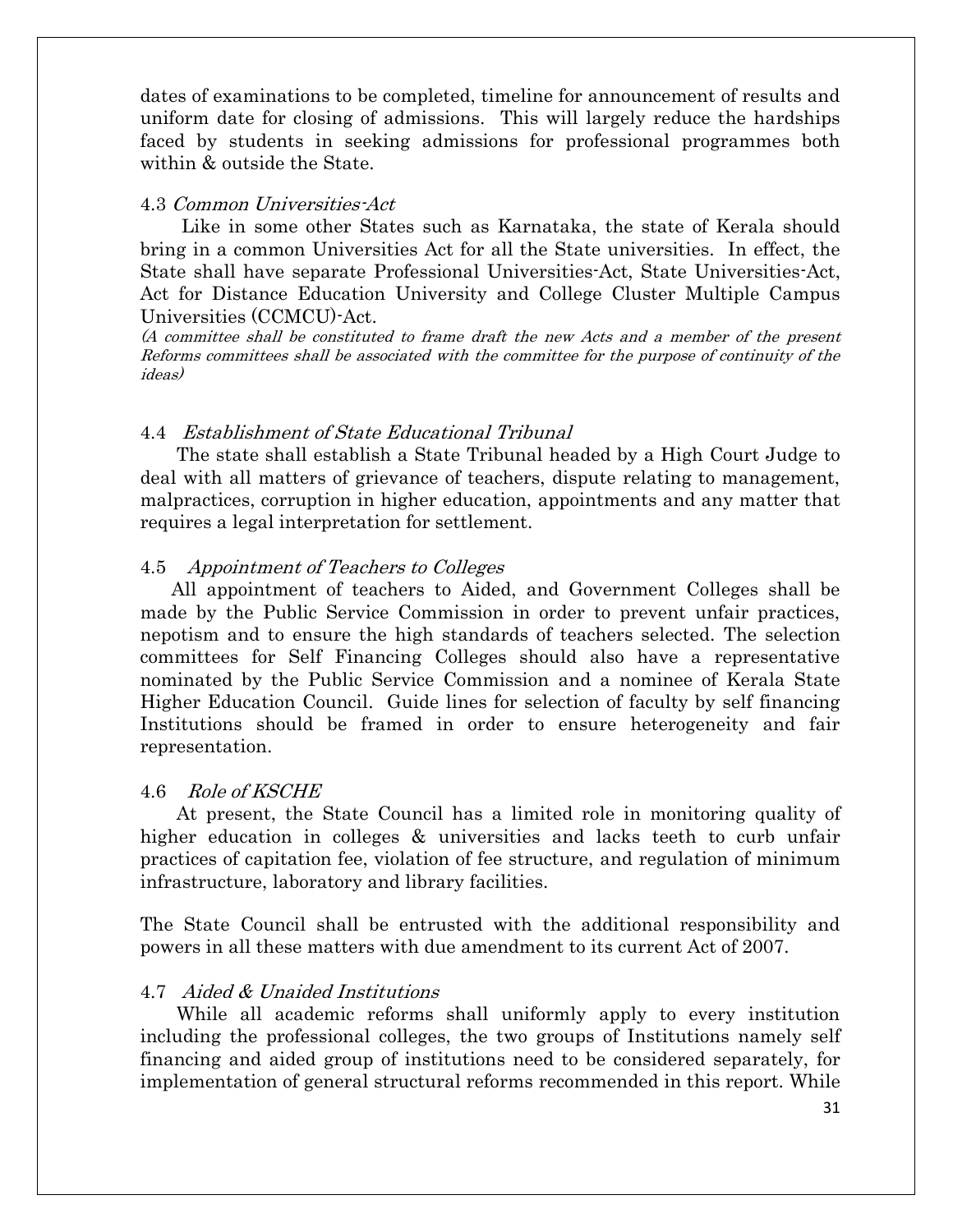establishing the College Cluster Multiple Campus Universities, it is advisable to cluster unaided colleges, aided colleges and Government colleges separately. While this will bring them closer for networking and sharing of resources as a campus of the same university, it brings in a healthy competition between them for quality improvement as well as introduction of innovative programmes yet retaining its autonomy of governance and management and fee structure. The joining of colleges as campuses of the College Cluster Universities entitles the college to UGC developmental grant once satisfying UGC norms ofrecognition.

#### 4.8 Specialized research Centres

The State should explore the possibility of establishing specialized Research centers such as:

Centre for Policy and Developmental studies and Statistical analysis. This would be a one window source for the government in formulating all its policy plans, assessment of performance, comprehensive statistical data and analysis of every institution and schemes of the government.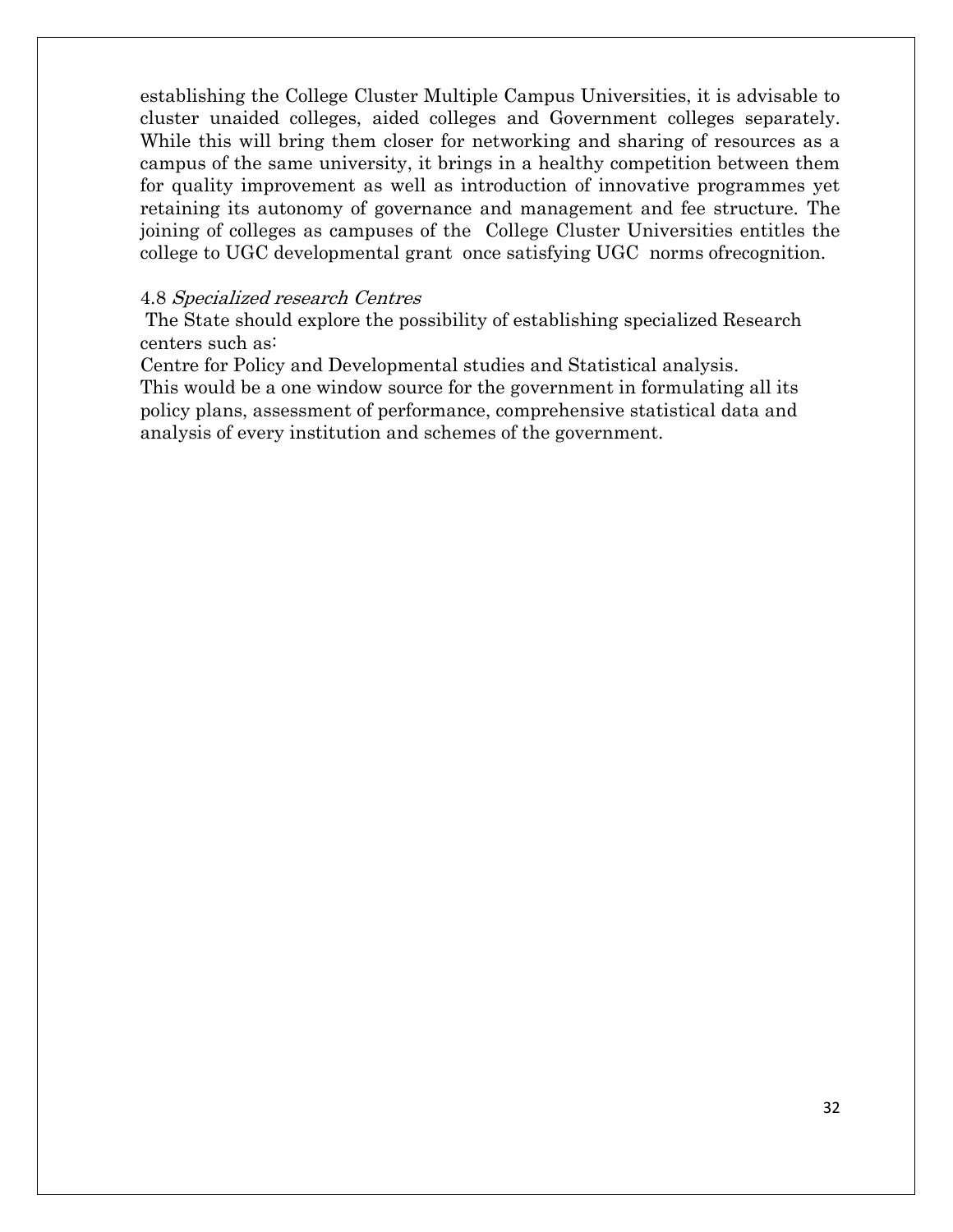# Part III. Summary of Salient Recommendations

The vision for next 10 years should be Expansion with Excellence and Equity.

- 1. Expansion:
	- a) The State should establish separate State Universities for Medical Education including Nursing and Para Medical, Engineering Education, Dental Science, Law, Teacher Education and Pharmacy and for Traditional Medicine systems.
	- b) The institutional infrastructure and facilities should be increased in order to improve quality and intake in all Degree Programmes which are in demand and are relevant to the industry and society.
	- c) UGC funding during XII Plan for expansion of facilities to be fully exploited for both by the Colleges and Universities and also by the State Government.
	- d) New colleges to be established in five backward districts of the State.
	- e) Ten Women Colleges to be established with full Hostel facilities.
	- f) One Women's University to be established in the State.
	- g) State University for Distance Education to be established for promoting Distance Education and the present private student system to be phased out.
	- h) All the Distance Education programmes offered by the present State Universities to be brought under a separate Directorate of Distance Education within the University and to be separated from the mainstream programmes offered.
- 2. Excellence:

Attainment of excellence requires a multi-prong approach with objective and tangible reforms as well as basic structural changes.

a) The programmes of current relevance and enormous demand should not only be strengthened with modernization of Curriculum,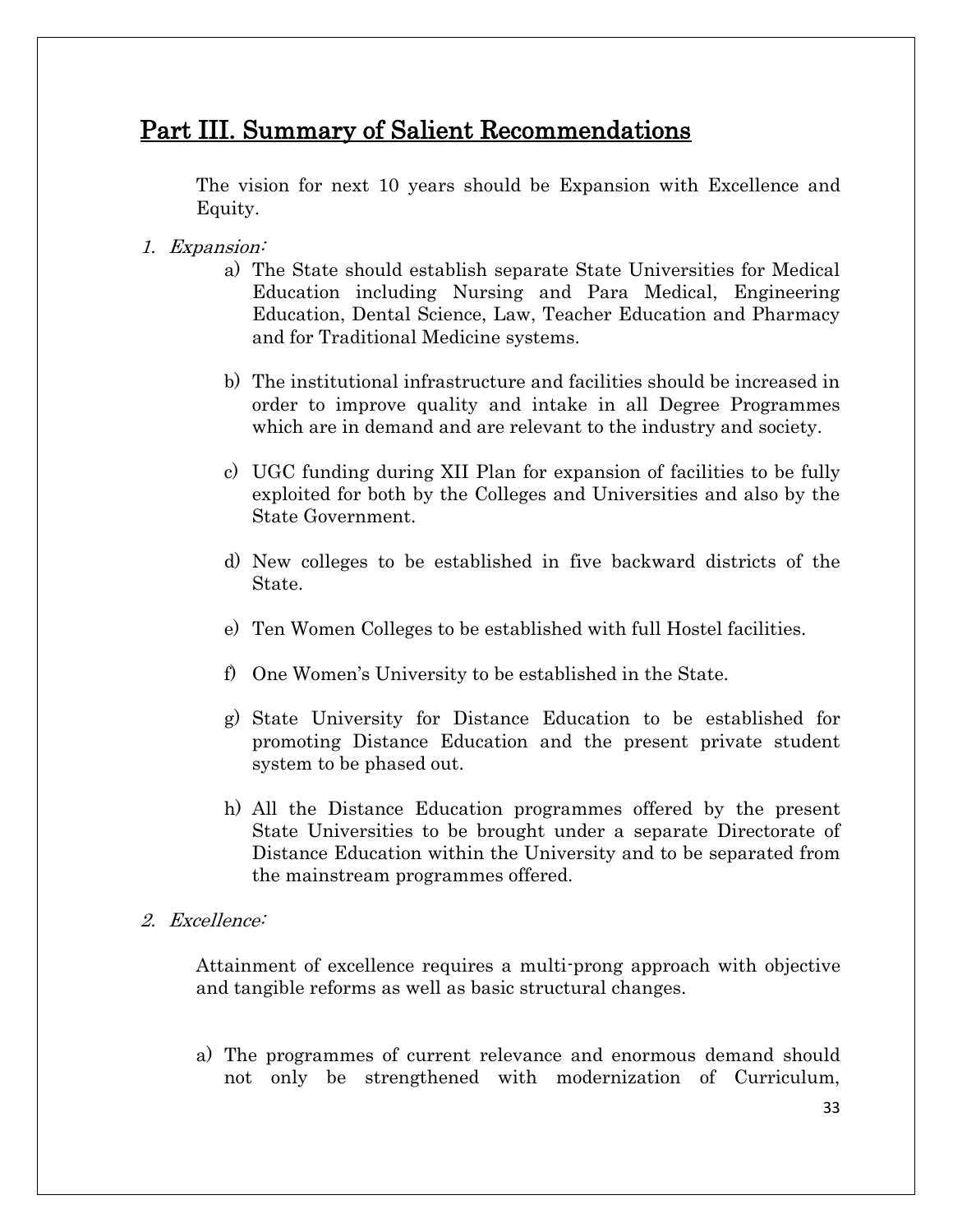enhancement of infrastructure and facilities, but should be offered only through CBCS semester system.

- b) The colleges and universities should review the feasibility of continuing with programmes that have low demand and suspend such courses and restrict them only to select colleges.
- c) Student mobility and 80% commonality of nomenclature and course content of degree programmes needs to be established. A system of State level coding of all Degree Programmes should be developed with every course (3-4 credits) to be designed with model curriculum with unique code. This commonality of content and unique code meets the basic requirement of student mobility across the State. The requirement of total credits for earning a particular Degree to be also defined with minimum number of core courses and optional courses. A 20% flexibility to be allowed to the University to modify this content and minimum requirement by the Academic bodies. The code for all degree programmes offered in the state and the courses of such degree programs should be same for the entire state.
- $d$ ) Minimum norms of space, classroom size, library size and functional norms, laboratory requirements and equipment for a given programme, student – teacher ratio, health centre/health facility, sports and physical fitness amenities, to be defined and implemented.

(A committee constituted with a cross section of university and college teachers needs to be constituted to prepare a manual of minimum educational/infrastructure standards. This responsibility should be given to KSHEC.)

- e) University and College libraries to be strengthen with automation, appointment of qualified staff and their continuous training in the use of modern technologies and E-library concepts.
- f) A state library portal should be developed with the object of smooth access of information to all stakeholders, the college and university teachers, students and scholars. All the state universities should be networked and remotely accessible through the common portal. All libraries should shift gradually to essentially digital and e-resources for reference books and research journals. Access to journals should be through a state consortium model.
- g) The State shall propose to the UGC, the establishment of Central sophisticated instrumentation and analytical facility, which will serve all Teachers and Researchers in Pure and Applied Sciences from all the Colleges and Universities of the State.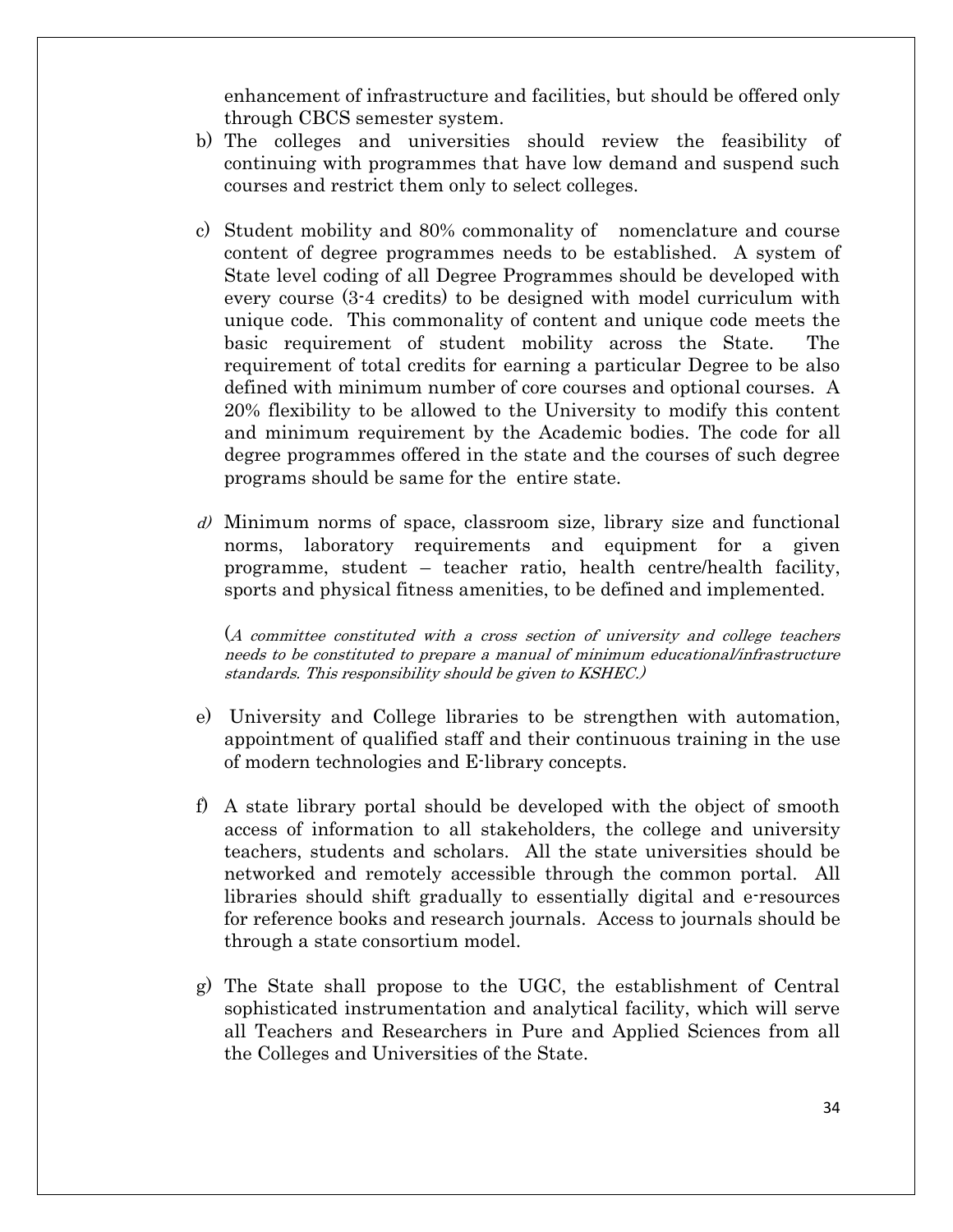- h) A State Council for Social Sciences & Humanities to be established to promote teaching & Research in Social Sciences & Humanities.
- i) All the colleges shall be encouraged to start Post Graduate Programmes in the subjects of Pure and Applied Sciences, Social Sciences & Humanities duly considering the feasibility and demand.
- j) All Colleges and Universities shall be encouraged to introduce Fiveyear Integrated Programmes with a provision for lateral exist at the end of 3 years and 4 years with a Bachelor's and Bachelor (Hons.) Degree.
- k) Universities shall be encouraged to start integrated Master's and Ph.D. Programmes.
- l) All Universities shall explore the possibilities of enhancing their intake and expand their capacities.
- m) The concept of evening colleges and evening university programmes should be fully explored for more optimum utilization of space and resources.
- n) All professional colleges offering professional Degree programmes, regulated by the National Councils should be disaffiliated from the general Universities and separate professional universities shall be established. These universities could be named after the National and State personalities. The professional universities will have only the administrative campus and all the colleges in the discipline shall form the campuses of this university and not the affiliated colleges. The colleges continue to enjoy the autonomy of management but will have common Academic Council, Senate and Syndicate, while the University has its Vice Chancellor, Registrar and Common Exam System; the campuses are headed by the Deans instead of Principals. A separate Act for the professional universities shall be legislated by the State.
- o) The concept of college cluster universities incorporated in the XII Plan document of UGC should be fully exploited for maximum central funding and the State should establish at least one multiple campus College Cluster University for each district. The general colleges of each district will form a constituent campus of the College Cluster University rather than an affiliated college to any University. The State shall legislate a new act for the establishment of such College Cluster Universities. The universities can also be named after iconic personalities of the State and nation.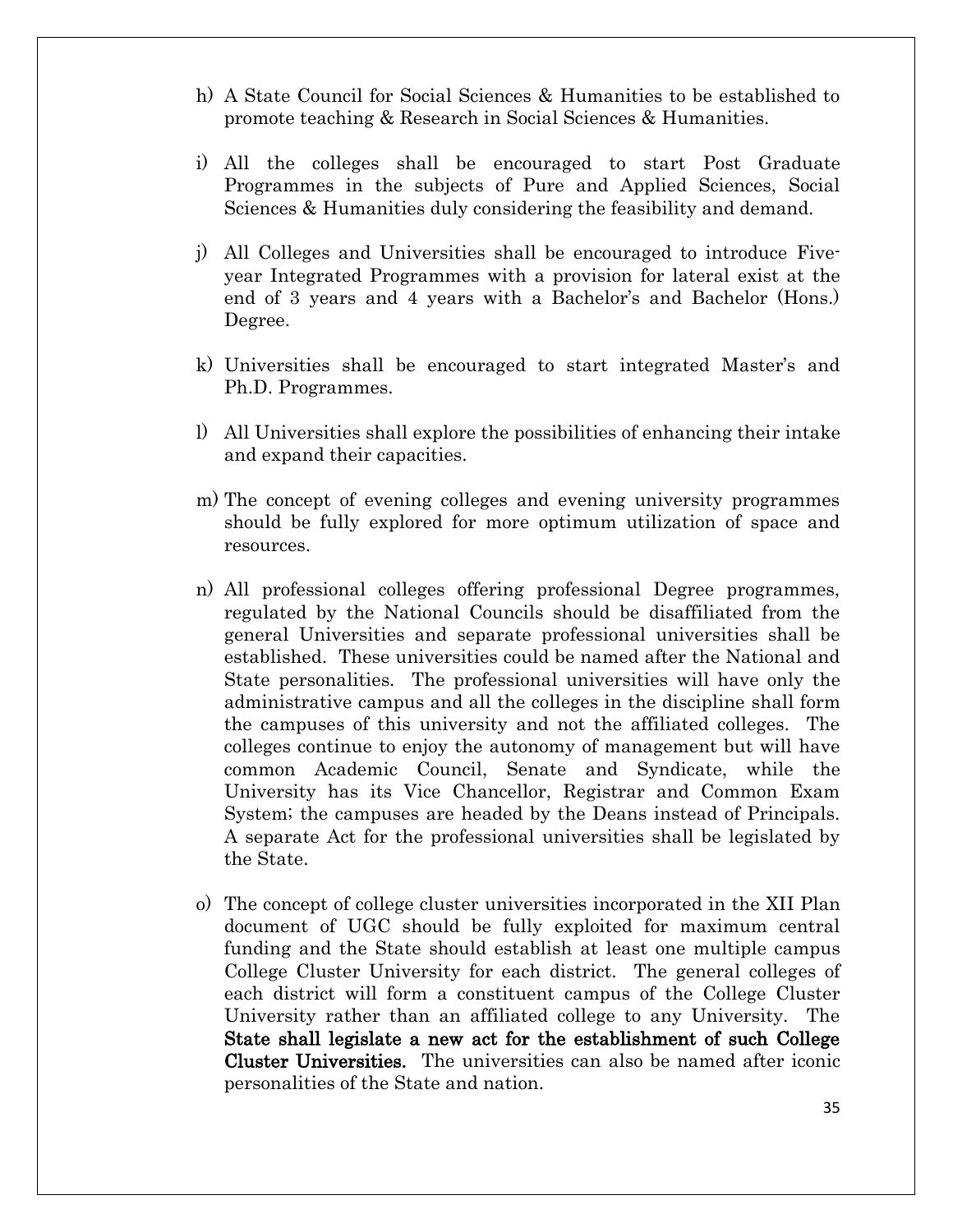- p) The state shall establish a State Higher Educational Tribunal headed by a High Court Judge to deal with all matters of grievance of teachers, dispute relating to management, malpractices, corruption in higher education, appointments and any matter that requires a legal interpretation for settlement.
- q) All appointment of teachers to Aided, and Government Colleges shall be made by the Public Service Commission in order to prevent unfair practices, nepotism and to ensure the high standards of teachers selected. The selection committees for Self Financing Colleges should also have a representative nominated by the Public Service Commission and a nominee of Kerala State Higher Education Council. Guide lines for selection of faculty by self financing Institutions should be framed in order to ensure heterogeneity and fair representation.
- 3. Equity:
	- a) The State shall establish ten Women's Colleges with complete hostel facilities;
	- b) The State shall establish a Women's University in the State.
	- c) The State shall mandate all educational institutions buildings to be made disabled friendly with ramps and lifts.
	- d) The State shall provide free education to all physically challenged persons.
	- e) The state shall establish colleges in all the declared backward districts of Kerala.
	- f) All selection of teachers to Aided and government colleges shall be by a Public Service Commission, duly observing the reservation policy and giving adequate representation to all sections of society including minorities.
	- g) International students should be encouraged to join State, Aided and Un-aided colleges as well as universities by creating supernumerary seats for NRI & foreigners.
	- h) KSHEC should play a vital role in ensuring Equity in colleges and universities.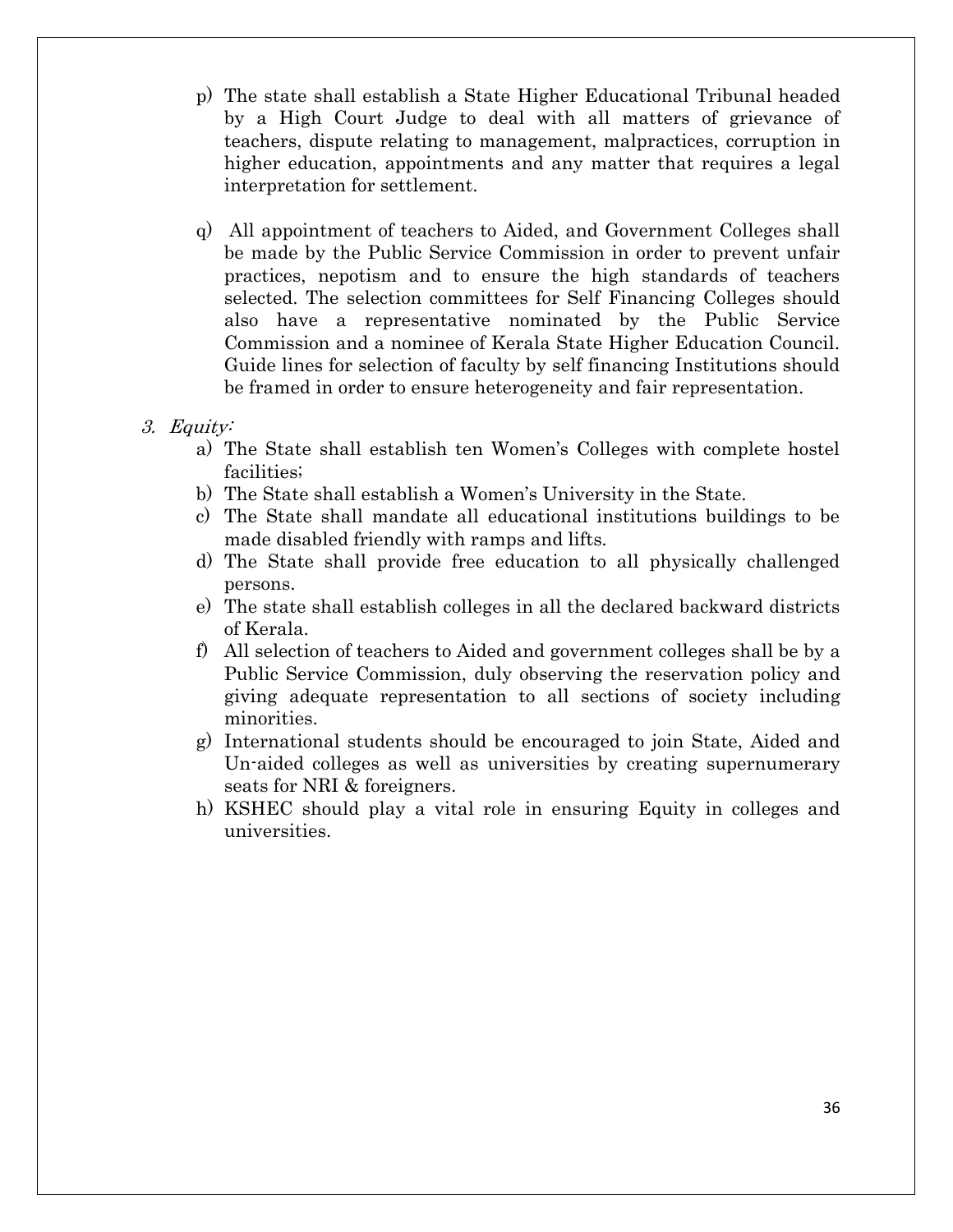### TENTATIVE FINANCIAL IMPLICATION

Rs.

|       |                                                                                                                                      | (in Crores) |
|-------|--------------------------------------------------------------------------------------------------------------------------------------|-------------|
| 1.    | Establishment of College Cluster Multiple Campus<br>(CCMCU) with<br>Universities<br>20<br>Colleges<br>per<br>University              | 375         |
|       | 350 Colleges. Rs.25 Crores X 15                                                                                                      |             |
| $*2.$ | Funding for Colleges joining the Cluster for Expansion<br>(Improvement of laboratories, library, infrastructure,<br>etc.             | 1750        |
|       | $\ldots$ Rs. 5 Crores X 350                                                                                                          |             |
| $*3.$ | Funding for Expansion in Universities including<br>introduction of integrated programmes<br>$\ldots$ Rs. 20 Crores X 11              | 220         |
| 4.    | Establishment of Women's Universities                                                                                                | 100         |
| 5.    | Establishment of Open University                                                                                                     | 100         |
| 6.    | Establishment of Professional Universities clustering<br>existing colleges / institutions (non-campus)<br>$\ldots$ Rs. 20 Crores X 5 | 100         |
| 7.    | Sophisticated Analytical facility for Science Research<br>(Building, Equipment & Staff)                                              | 300         |
| $*8.$ | Construction of Women's Hostels for each District with<br>1000 capacity<br>$\ldots$ Rs. 25 Crores X 14                               | 350         |
| $*9.$ | <b>Construction of Men's Hostels</b><br>$\ldots$ Rs. 25 Crores X 14                                                                  | 350         |
| 10.   | Library Network between Universities, Colleges and<br><b>State Libraries</b>                                                         | 100         |
| 11.   | Establishment of new Colleges in unrepresented areas<br>$\ldots$ Rs. 25 Crores X 10                                                  | 250         |
|       | <b>TOTAL</b>                                                                                                                         | 3995        |

#### Note:

\* The Govt. of Kerala may submit a comprehensive proposal to the MHRD for in-principle approval under the XII Plan and the same can be recommended to the UGC for approval and release on the basis of the proposals received from Colleges/institutions.

For items, Sl. No.1,4,6,7,10,11 – The State Government can directly propose to MHRD for sanction under the overall budget allocation for Higher Education in XII Plan.